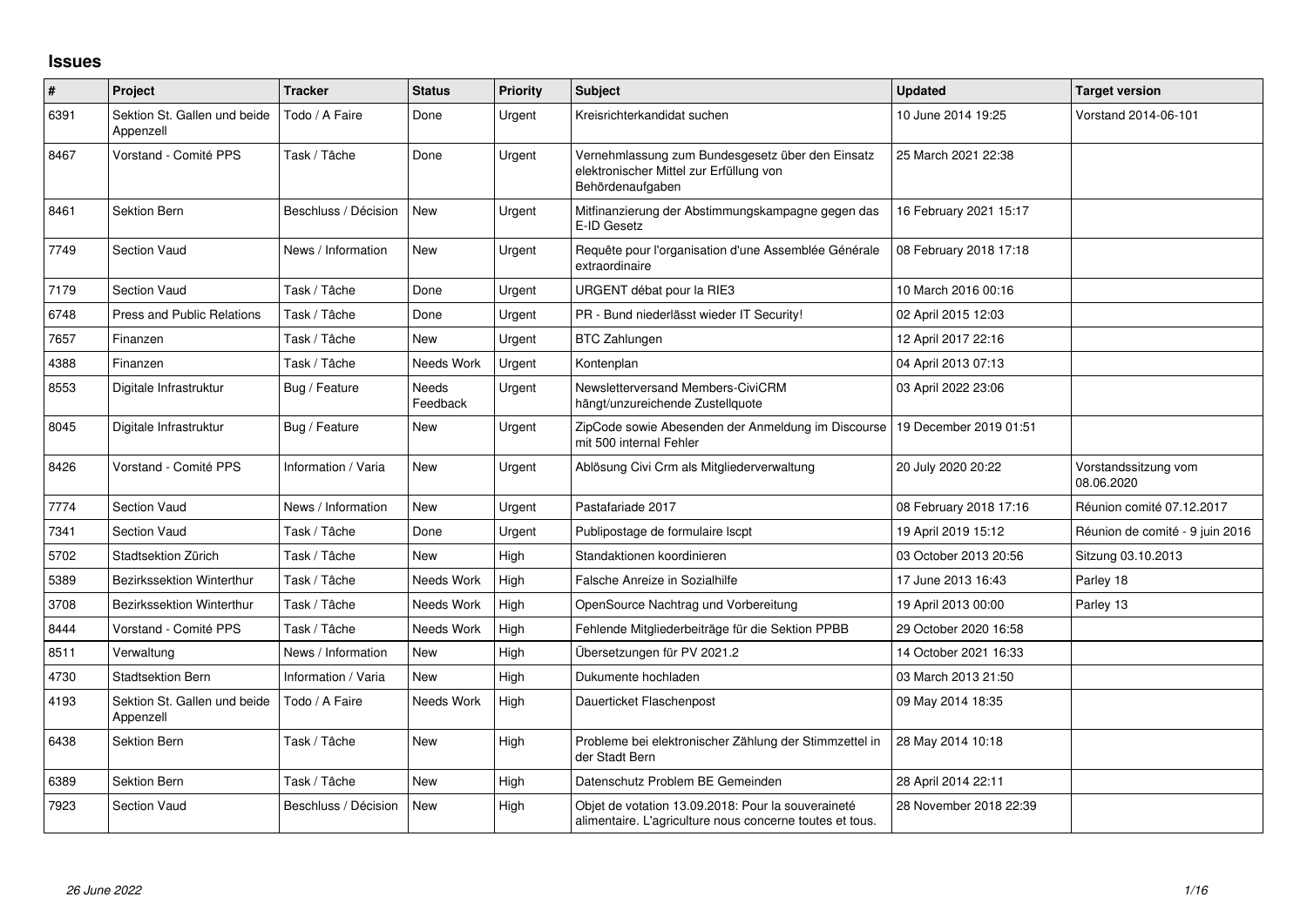| $\pmb{\#}$ | Project                                   | <b>Tracker</b>       | <b>Status</b>     | <b>Priority</b> | <b>Subject</b>                                                                                                                       | <b>Updated</b>          | <b>Target version</b>         |
|------------|-------------------------------------------|----------------------|-------------------|-----------------|--------------------------------------------------------------------------------------------------------------------------------------|-------------------------|-------------------------------|
| 7922       | <b>Section Vaud</b>                       | Beschluss / Décision | New               | High            | Objet de votation 13.09.2018: Pour des denrées<br>alimentaires saines et produites dans des conditions<br>équitables et écologiques. | 04 July 2018 11:28      |                               |
| 7921       | Section Vaud                              | Beschluss / Décision | New               | High            | Votation 13.09.2018: Pour la promotion des voies<br>cyclables et des chemins et sentiers pédestres.                                  | 04 July 2018 11:30      |                               |
| 7490       | <b>Section Vaud</b>                       | News / Information   | New               | High            | <b>TEST</b>                                                                                                                          | 22 September 2016 21:22 |                               |
| 6784       | Press and Public Relations                | Task / Tâche         | Needs Work        | High            | CP - Déclaration D. Burkhalter DFAE «Promoting trust<br>and globally shared rules to ensure an open, free and<br>secure cyberspace»  | 17 April 2015 18:12     |                               |
| 4138       | Gruppo Ticino                             | Task / Tâche         | Needs Work        | High            | Mailing List problema messaggio conferma<br>sottoscrizione                                                                           | 20 April 2013 00:00     |                               |
| 4122       | Gruppo Ticino                             | Task / Tâche         | Needs Work        | High            | Accesso, impostazioni ed iscrizione membri a mailing list<br>sezione ticino                                                          | 20 April 2013 00:00     |                               |
| 4386       | Finanzen                                  | Task / Tâche         | Needs Work        | High            | Spenderlisten erstellen                                                                                                              | 01 May 2017 14:45       |                               |
| 8552       | Digitale Infrastruktur                    | Bug / Feature        | New               | High            | Überprüfung Newsletterformular DE An/Abmeldung                                                                                       | 24 March 2022 11:32     |                               |
| 8422       | Digitale Infrastruktur                    | Task / Tâche         | Needs<br>Feedback | High            | Civi Crm Funktionen extern geben                                                                                                     | 01 February 2022 02:19  |                               |
| 8082       | Digitale Infrastruktur                    | Task / Tâche         | New               | High            | Accès Discourse                                                                                                                      | 19 December 2019 01:50  |                               |
| 7833       | Digitale Infrastruktur                    | Bug / Feature        | Needs<br>Feedback | High            | Agenda der Website zeigt Termine nicht an & teilweise<br>mit schlechter Darstellung                                                  | 29 March 2018 12:32     |                               |
| 7761       | Digitale Infrastruktur                    | Bug / Feature        | Needs Work        | High            | OTRS überlebt Neustarts des Containers nicht                                                                                         | 19 December 2019 01:49  |                               |
| 8554       | AG Vernehmlassungen                       | Task / Tâche         | New               | High            | Vernehmlassung Teilrevision der GwV-FINMA                                                                                            | 04 April 2022 19:11     |                               |
| 8452       | Vorstand - Comité PPS                     | Beschluss / Décision | New               | High            | Beschlüsse E-ID Abstimmungskampf                                                                                                     | 26 November 2020 08:39  | Vorstandssitzung 2020 11 10   |
| 8237       | <b>Section Vaud</b>                       | Task / Tâche         | New               | High            | La campagne électorale du PPVD sur les réseaux<br>sociaux privés et libres                                                           | 12 September 2019 15:03 | Réunion comité 2019-09-05     |
| 8220       | <b>Section Vaud</b>                       | Task / Tâche         | <b>New</b>        | High            | Recherche d'un petit cadeau de remerciement                                                                                          | 20 August 2019 14:57    | Réunion comité 2019-09-05     |
| 8218       | <b>Section Vaud</b>                       | Task / Tâche         | New               | High            | Lettre de remerciement à M. Burgerer pour son don                                                                                    | 20 August 2019 14:56    | Réunion comité 2019-09-05     |
| 8254       | <b>Section Vaud</b>                       | Task / Tâche         | New               | High            | Affichage sur les communes EF19                                                                                                      | 21 August 2019 14:51    | Réunion comité 2019-08-22     |
| 8219       | <b>Section Vaud</b>                       | Task / Tâche         | New               | High            | Rédaction de la lettre                                                                                                               | 20 August 2019 14:56    | Réunion comité 2019-08-22     |
| 8204       | <b>Section Vaud</b>                       | Task / Tâche         | Needs Work        | High            | Le questionnaire de l'ALLIANCE-ENVIRONNEMENT                                                                                         | 20 August 2019 14:53    | Réunion comité 2019-07-25     |
| 8203       | <b>Section Vaud</b>                       | Task / Tâche         | Needs Work        | High            | Le questionnaire de la société vaudoise de médecine                                                                                  | 20 August 2019 14:52    | Réunion comité 2019-07-25     |
| 8060       | Sektion Zürich                            | Task / Tâche         | New               | High            | Mitglieder und andere potenzielle Kandidaten<br>durchtelefonieren                                                                    | 03 April 2019 15:17     | Vorstandsitzung 2019-1        |
| 7527       | Section Vaud                              | Task / Tâche         | Done              | High            | Prise de possition sur le référendum vaudois sur la<br>mendicité                                                                     | 03 August 2019 12:57    | Réunion de Comité - 3.11.2016 |
| 6414       | Sektion St. Gallen und beide<br>Appenzell | Todo / A Faire       | Needs<br>Feedback | High            | Kantonsratswahlen                                                                                                                    | 30 July 2014 15:28      | Vorstand 2014-07-30           |
| 5247       | Bezirkssektion Winterthur                 | Task / Tâche         | Needs Work        | High            | Schriftliche Anfrage zum Budget                                                                                                      | 22 May 2013 16:47       | Parley 16 (6.6.2013)          |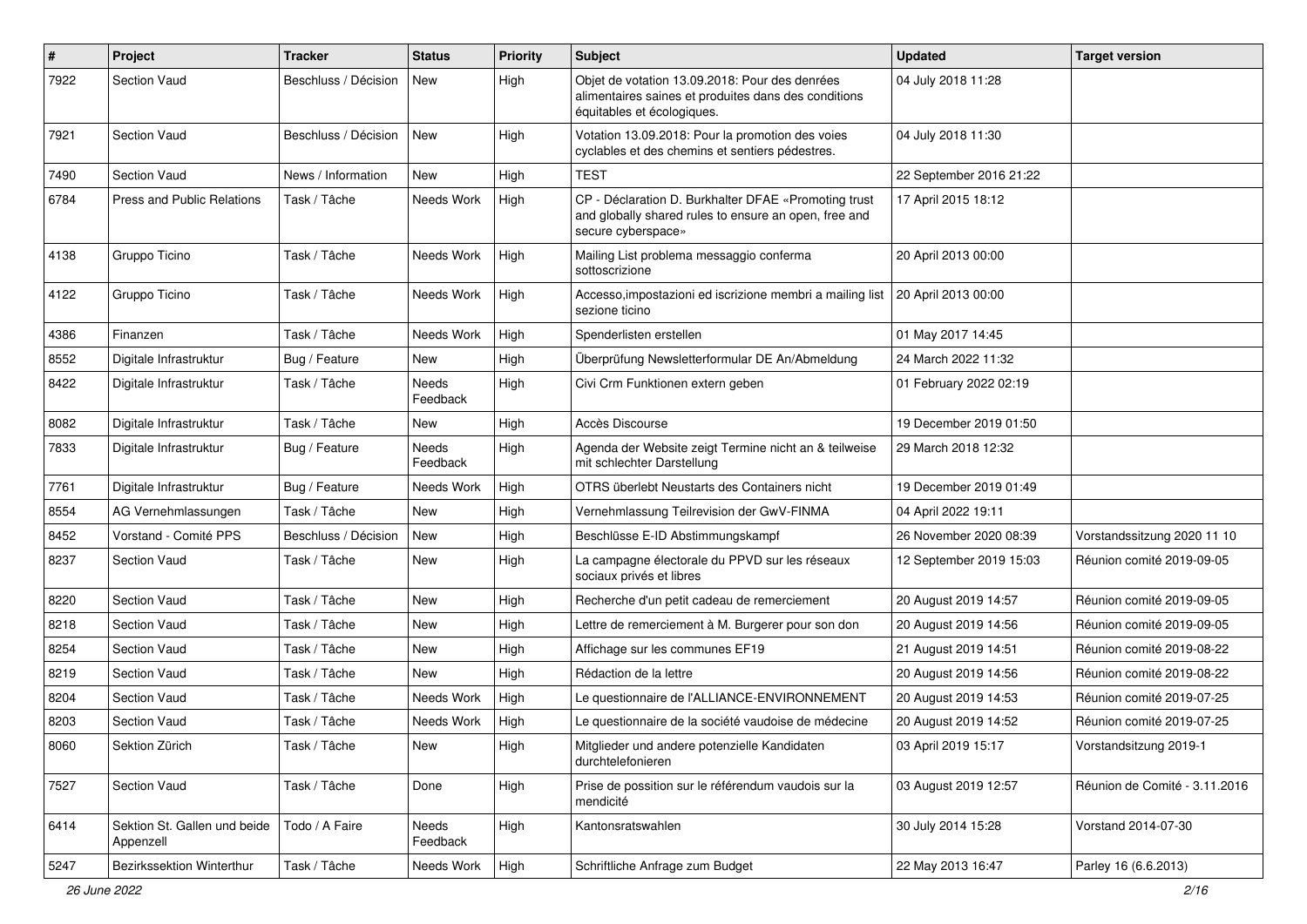| $\vert$ # | Project                                   | <b>Tracker</b>      | <b>Status</b> | <b>Priority</b> | <b>Subject</b>                                                        | <b>Updated</b>         | <b>Target version</b>                   |
|-----------|-------------------------------------------|---------------------|---------------|-----------------|-----------------------------------------------------------------------|------------------------|-----------------------------------------|
| 5015      | <b>Bezirkssektion Winterthur</b>          | Task / Tâche        | Needs Work    | High            | Visualisierung Budget und Rechnung                                    | 10 April 2013 16:10    | Parley 15 (2.5.2013)                    |
| 8419      | Vorstand - Comité PPS                     | Information / Varia | <b>New</b>    | Normal          | Sekretariat der PPS                                                   | 29 October 2020 22:45  | Vorstandssitzung 2020 03 16             |
| 6413      | Sektion St. Gallen und beide<br>Appenzell | Todo / A Faire      | New           | Normal          | Adhocracy testen und ggf. implementieren                              | 30 July 2014 15:30     | Vorstand next                           |
| 6412      | Sektion St. Gallen und beide<br>Appenzell | Todo / A Faire      | <b>New</b>    | Normal          | Mumblerechte                                                          | 10 June 2014 18:53     | Vorstand next                           |
| 4290      | Sektion St. Gallen und beide<br>Appenzell | Todo / A Faire      | Needs Work    | Normal          | Dauerticket Strategie/Ziele                                           | 10 June 2014 19:55     | Vorstand next                           |
| 6410      | Sektion St. Gallen und beide<br>Appenzell | Todo / A Faire      | New           | Normal          | Mailinglisten                                                         | 10 June 2014 19:28     | Vorstand 2014-06-101                    |
| 6406      | Sektion St. Gallen und beide<br>Appenzell | Todo / A Faire      | Done          | Normal          | Kontaktdaten etc an Vorstand CH senden                                | 10 June 2014 19:26     | Vorstand 2014-06-101                    |
| 5293      | Stadtsektion Zürich                       | Task / Tâche        | New           | Normal          | Lokation nächste fliegende Stammtische festlegen und<br>kommunizieren | 27 May 2013 18:59      | Stammtisch 27.05.2013                   |
| 5291      | Stadtsektion Zürich                       | Task / Tâche        | Done          | Normal          | Festlegen von Terminen für die PV                                     | 03 October 2013 20:15  | Stammtisch 27.05.2013                   |
| 5866      | Stadtsektion Zürich                       | Information / Varia | New           | Normal          | Budget 2014                                                           | 03 October 2013 21:07  | Sitzung 03.10.2013                      |
| 5865      | Stadtsektion Zürich                       | Information / Varia | <b>New</b>    | Normal          | PV Gemeinderatswahlen anfangs November                                | 03 October 2013 20:13  | Sitzung 03.10.2013                      |
| 7600      | <b>Section Vaud</b>                       | News / Information  | <b>New</b>    | Normal          | 10 T-shirts noirs                                                     | 15 December 2016 15:00 | Réunion du comité - 15<br>décembre 2016 |
| 7597      | <b>Section Vaud</b>                       | News / Information  | New           | Normal          | Commande de carte visite                                              | 10 December 2016 16:08 | Réunion du comité - 15<br>décembre 2016 |
| 7595      | Section Vaud                              | News / Information  | <b>New</b>    | Normal          | E-voting/Clusis - création d'une documentation<br>pédagogique         | 10 December 2016 14:00 | Réunion du comité - 15<br>décembre 2016 |
| 5869      | Stadtsektion Zürich                       | Motion              | <b>New</b>    | Normal          | Prov. Budget 2014                                                     | 03 October 2013 21:41  | PV2013 2                                |
| 5868      | Stadtsektion Zürich                       | Motion              | <b>New</b>    | Normal          | Mitgliederbeitrag 2014 festlegen                                      | 31 October 2013 21:33  | PV2013 2                                |
| 5867      | Stadtsektion Zürich                       | Motion              | New           | Normal          | Gemeinderatswahl Listen gestalten                                     | 03 October 2013 21:18  | PV2013 2                                |
| 5883      | Section Genève                            | Information / Varia | New           | Normal          | Poste à pourvoir au comité : Comptable                                | 10 October 2013 17:43  | Prochaine AG                            |
| 6729      | Section Genève                            | Information / Varia | <b>New</b>    | Normal          | Préparation référendum LRens/LSCPT                                    | 25 March 2015 15:52    | Prochain Comité                         |
| 6688      | Section Genève                            | Task / Tâche        | Needs Work    | Normal          | Comptabilité - Recherche Fiduciaire                                   | 25 March 2015 17:00    | Prochain Comité                         |
| 6677      | Section Genève                            | Task / Tâche        | Done          | Normal          | Préparation prochaine AG                                              | 19 October 2015 17:06  | Prochain Comité                         |
| 6676      | Section Genève                            | Task / Tâche        | Done          | Normal          | Préparation éléction national                                         | 27 June 2016 09:53     | Prochain Comité                         |
| 6675      | Section Genève                            | Information / Varia | <b>New</b>    | Normal          | éVote : Demande de borne au sein des locaux de vote                   | 09 April 2015 20:10    | Prochain Comité                         |
| 6645      | Section Genève                            | Task / Tâche        | Needs Work    | Normal          | Dossier médical en ligne                                              | 25 March 2015 17:03    | Prochain Comité                         |
| 4746      | <b>Bezirkssektion Winterthur</b>          | Task / Tâche        | Needs Work    | Normal          | Förderung des Innovativen Motorisierten<br>Individualverkehrs (IMIV)  | 21 April 2013 00:00    | Parley 13                               |
| 3864      | Bezirkssektion Winterthur                 | Task / Tâche        | Needs Work    | Normal          | E-Book Bibliothek DRM                                                 | 06 March 2013 18:18    | Parley 13                               |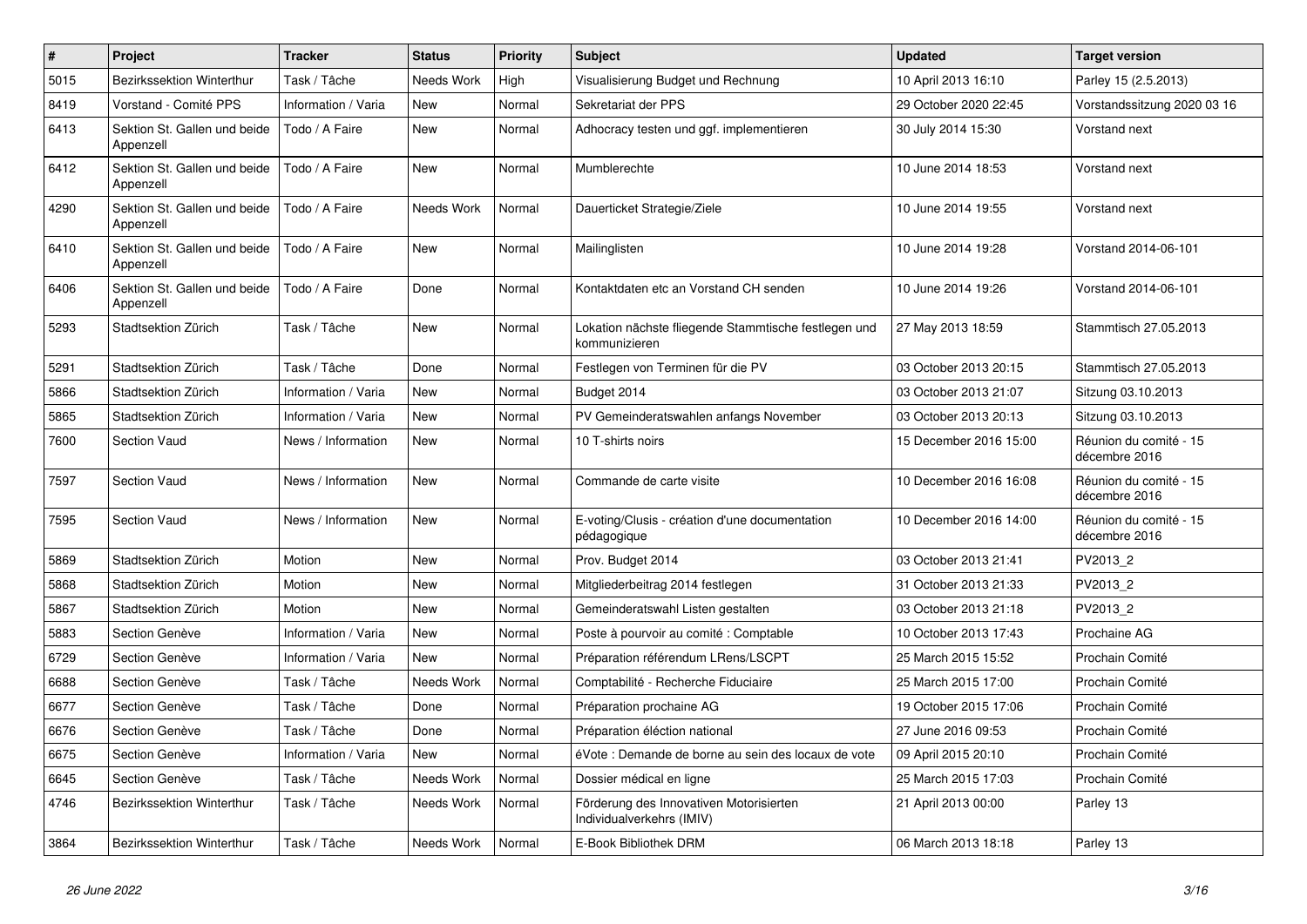| $\sharp$ | Project                              | <b>Tracker</b>      | <b>Status</b>            | <b>Priority</b> | Subject                                                                                           | <b>Updated</b>         | <b>Target version</b>                                         |
|----------|--------------------------------------|---------------------|--------------------------|-----------------|---------------------------------------------------------------------------------------------------|------------------------|---------------------------------------------------------------|
| 4058     | Bezirkssektion Winterthur            | Task / Tâche        | Needs Work               | Normal          | Prüfung der Zuwendungen an Dritte<br>(Sozialdepartement)                                          | 21 April 2013 00:00    | Parley 11                                                     |
| 4057     | Bezirkssektion Winterthur            | Task / Tâche        | Needs Work               | Normal          | Informatikprojekte prüfen                                                                         | 21 April 2013 00:00    | Parley 11                                                     |
| 3948     | Bezirkssektion Winterthur            | Task / Tâche        | Needs Work               | Normal          | AG Schule und Bildung                                                                             | 31 July 2013 21:00     | Parley 11                                                     |
| 3947     | Bezirkssektion Winterthur            | Task / Tâche        | Needs Work               | Normal          | Win.ch Mail                                                                                       | 21 April 2013 00:00    | Parley 11                                                     |
| 3911     | Bezirkssektion Winterthur            | Task / Tâche        | Needs Work               | Normal          | Elektronisches Büro in der Stadtverwaltung                                                        | 21 April 2013 00:00    | Parley 11                                                     |
| 3876     | Bezirkssektion Winterthur            | Task / Tâche        | Needs Work               | Normal          | Winterthurer Transparenzgesetz                                                                    | 21 April 2013 00:00    | Parley 11                                                     |
| 3707     | <b>Bezirkssektion Winterthur</b>     | Task / Tâche        | Needs Work               | Normal          | Beschneidungspraxis in Winterthur                                                                 | 21 April 2013 00:00    | Parley 11                                                     |
| 3706     | Bezirkssektion Winterthur            | Task / Tâche        | Needs Work               | Normal          | Notschlafstellen bei der Heilsarmee                                                               | 21 April 2013 00:00    | Parley 11                                                     |
| 3567     | Bezirkssektion Winterthur            | Task / Tâche        | Needs Work               | Normal          | Open Data                                                                                         | 26 February 2013 08:12 | Parley 11                                                     |
| 7739     | Sektion Wallis / section<br>valaisan | Task / Tâche        | New                      | Normal          | GV2017                                                                                            | 20 August 2017 09:00   | GV2017                                                        |
| 6487     | Sektion Wallis / section<br>valaisan | Task / Tâche        | New                      | Normal          | Sektionsdateien Lagerung                                                                          | 20 August 2017 08:55   | GV2017                                                        |
| 6120     | Sektion Wallis / section<br>valaisan | Task / Tâche        | <b>New</b>               | Normal          | Website Optimierung                                                                               | 20 August 2017 08:32   | GV2017                                                        |
| 5873     | Sektion Wallis / section<br>valaisan | Task / Tâche        | Tabled                   | Normal          | Pi-Vote Zertifikate                                                                               | 20 August 2017 08:31   | GV2017                                                        |
| 5870     | Sektion Wallis / section<br>valaisan | Task / Tâche        | Needs Work               | Normal          | Opendata.admin.ch                                                                                 | 20 August 2017 08:31   | GV2017                                                        |
| 5430     | Sektion Wallis / section<br>valaisan | Task / Tâche        | Needs<br>Feedback        | Normal          | Einrichtung interne Mailingliste                                                                  | 20 August 2017 08:31   | GV2017                                                        |
| 5050     | Sektion Wallis / section<br>valaisan | Information / Varia | Needs Work               | Normal          | Wiki: Wahlsysteme                                                                                 | 20 August 2017 08:57   | GV2017                                                        |
| 6517     | Sektion Wallis / section<br>valaisan | Motion              | New                      | Normal          | Cours de sensibilisation et de protections des données<br>informatiques aux élus du Grand Conseil | 20 August 2017 08:48   | Existierende/Funktionierende<br>Datenschutz- und GIDA Behörde |
| 6311     | Sektion Wallis / section<br>valaisan | Task / Tâche        | <b>Needs</b><br>Feedback | Normal          | Videoüberachung Brig: Umstellung der Webseite                                                     | 20 August 2017 08:55   | Existierende/Funktionierende<br>Datenschutz- und GIDA Behörde |
| 6021     | Sektion Wallis / section<br>valaisan | Task / Tâche        | <b>Needs</b><br>Feedback | Normal          | Amtsblatt Wallis: Öffentlich und Gratis                                                           | 20 August 2017 08:34   | Existierende/Funktionierende<br>Datenschutz- und GIDA Behörde |
| 4067     | Sektion Wallis / section<br>valaisan | Task / Tâche        | Needs<br>Feedback        | Normal          | Wildtierkameras im Wallis                                                                         | 20 August 2017 08:33   | Existierende/Funktionierende<br>Datenschutz- und GIDA Behörde |
| 6783     | Bezirkssektion Winterthur            | Motion              | New                      | Normal          | Bearbeitung von info@ Mails                                                                       | 17 April 2015 07:52    | 20150423 Stammtisch                                           |
| 8558     | Vorstand - Comité PPS                | Information / Varia | New                      | Normal          | Unterschriftenbogen für Initiative Service Citoyen                                                | 12 May 2022 12:22      |                                                               |
| 8547     | Vorstand - Comité PPS                | Task / Tâche        | New                      | Normal          | Budget für die NR Wahlen                                                                          | 15 March 2022 21:14    |                                                               |
| 8476     | Vorstand - Comité PPS                | Einzelbeschluss     | New                      | Normal          | Abschluss 2020                                                                                    | 19 April 2021 13:50    |                                                               |
| 8354     | Vorstand - Comité PPS                | Task / Tâche        | New                      | Normal          | Also for Italian/Tessin                                                                           | 29 October 2019 10:57  |                                                               |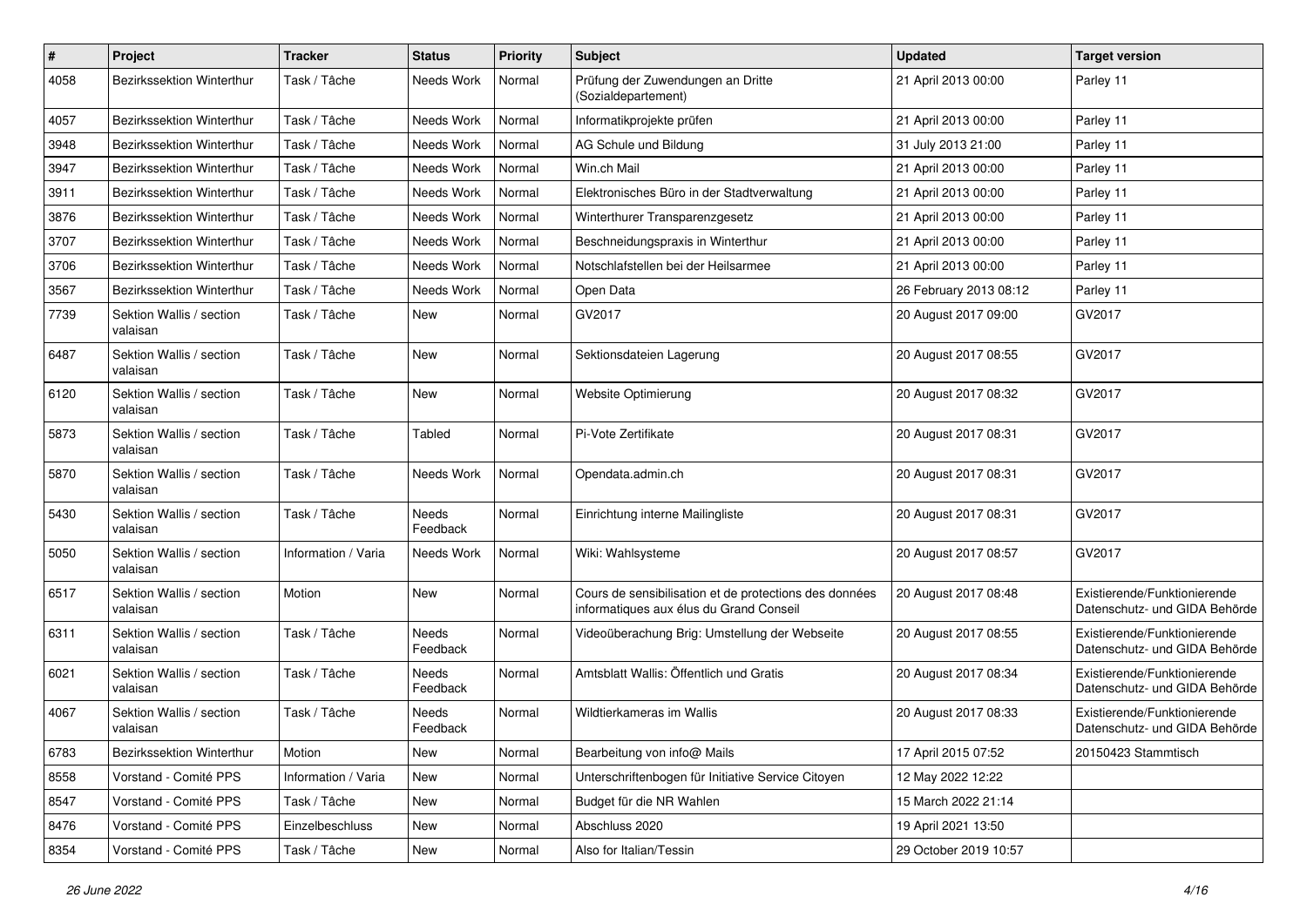| $\pmb{\#}$ | Project                              | <b>Tracker</b>      | <b>Status</b> | <b>Priority</b> | <b>Subject</b>                                                                         | <b>Updated</b>          | <b>Target version</b> |
|------------|--------------------------------------|---------------------|---------------|-----------------|----------------------------------------------------------------------------------------|-------------------------|-----------------------|
| 8337       | Vorstand - Comité PPS                | Task / Tâche        | <b>New</b>    | Normal          | Änderung Begrüssung Neu Mitglieder                                                     | 24 October 2019 07:05   |                       |
| 8334       | Vorstand - Comité PPS                | Task / Tâche        | New           | Normal          | Übersetzung Positionspapiere                                                           | 30 September 2019 20:29 |                       |
| 8255       | Vorstand - Comité PPS                | Task / Tâche        | New           | Normal          | Überarbeitung des Piraten Quiz                                                         | 21 August 2019 20:50    |                       |
| 8535       | Verwaltung                           | News / Information  | New           | Normal          | Übersetzungen für PV 2022.1                                                            | 30 November 2021 21:36  |                       |
| 7999       | Verwaltung                           | Task / Tâche        | New           | Normal          | Neuer Willkommens-Text nach Aufnahme als Mitglied                                      | 01 October 2020 23:09   |                       |
| 7997       | Verwaltung                           | Task / Tâche        | New           | Normal          | Online Anmeldung Mitglied                                                              | 01 October 2020 23:12   |                       |
| 7852       | Verwaltung                           | Creation            | New           | Normal          | Anleitung Members CiviCRM für Vorstände und PPVs<br>anpassen, ergänzen und übersetzen. | 12 December 2018 19:41  |                       |
| 6015       | Stadtsektion Zürich                  | Task / Tâche        | New           | Normal          | Stellungsnahme zu Teilrevision BZO                                                     | 04 December 2013 11:14  |                       |
| 5914       | Stadtsektion Zürich                  | Motion              | New           | Normal          | Hilferuf von Mitglied -> Wahlkampfthema                                                | 13 November 2013 21:08  |                       |
| 5832       | Stadtsektion Zürich                  | Task / Tâche        | New           | Normal          | Meet the Pirates, Stammtisch Upgrade                                                   | 17 September 2013 10:06 |                       |
| 5831       | Stadtsektion Zürich                  | Task / Tâche        | New           | Normal          | Festlegen Vorstand Sitzungen PP Züri                                                   | 17 September 2013 09:51 |                       |
| 5830       | Stadtsektion Zürich                  | Task / Tâche        | New           | Normal          | PP Patente                                                                             | 17 September 2013 09:51 |                       |
| 5829       | Stadtsektion Zürich                  | Task / Tâche        | New           | Normal          | Who cares?                                                                             | 17 September 2013 09:50 |                       |
| 5828       | Stadtsektion Zürich                  | Information / Varia | New           | Normal          | Winteraktivitäten                                                                      | 17 September 2013 09:49 |                       |
| 5827       | Stadtsektion Zürich                  | Information / Varia | <b>New</b>    | Normal          | Idee Präsentation der Zürcher Piraten                                                  | 17 September 2013 09:48 |                       |
| 5825       | Stadtsektion Zürich                  | Information / Varia | New           | Normal          | Feedback                                                                               | 17 September 2013 09:44 |                       |
| 5823       | Stadtsektion Zürich                  | Information / Varia | New           | Normal          | Chatiquette                                                                            | 17 September 2013 09:39 |                       |
| 5822       | Stadtsektion Zürich                  | Information / Varia | New           | Normal          | Forum: Nicht Mitglieder                                                                | 17 September 2013 09:36 |                       |
| 5664       | Stadtsektion Zürich                  | Task / Tâche        | New           | Normal          | Forum Stadt-Zürich beantragen                                                          | 07 August 2013 21:17    |                       |
| 5661       | Stadtsektion Zürich                  | Information / Varia | New           | Normal          | Organisation PV                                                                        | 12 August 2013 20:24    |                       |
| 5321       | Stadtsektion Zürich                  | Information / Varia | New           | Normal          | Treffen mit Philipp Meier                                                              | 31 May 2013 15:56       |                       |
| 5569       | Stadtsektion Bern                    | Information / Varia | New           | Normal          | SSL / TLS Unterstützung                                                                | 21 July 2013 21:37      |                       |
| 8086       | Sektion Zürich                       | Information / Varia | New           | Normal          | Werbemittel Nationalratswahlen                                                         | 16 May 2019 15:12       |                       |
| 8079       | Sektion Zürich                       | Task / Tâche        | New           | Normal          | Fotograf buchen                                                                        | 04 May 2019 19:52       |                       |
| 8078       | Sektion Zürich                       | Task / Tâche        | New           | Normal          | Überblick über Dorf-, Quartier-, Regionalzeitungen                                     | 04 May 2019 19:52       |                       |
| 8077       | Sektion Zürich                       | Task / Tâche        | New           | Normal          | Mitglieder-Postversand                                                                 | 03 May 2019 09:01       |                       |
| 8058       | Sektion Zürich                       | Task / Tâche        | Needs Work    | Normal          | Neue Statuten auf Website publizieren                                                  | 02 April 2019 14:38     |                       |
| 7321       | Sektion Zürich                       | Task / Tâche        | New           | Normal          | Auswertung Mitgliederversand                                                           | 11 October 2016 17:11   |                       |
| 6597       | Sektion Zürich                       | Task / Tâche        | Needs Work    | Normal          | Wegen Gratis-Plakatstellen anfragen                                                    | 04 May 2019 19:49       |                       |
| 5915       | Sektion Zürich                       | Task / Tâche        | New           | Normal          | Positionspapier «Laizismus»                                                            | 06 November 2014 18:48  |                       |
| 7089       | Sektion Wallis / section<br>valaisan | Task / Tâche        | Done          | Normal          | Anfragen an Standesämtern                                                              | 02 March 2016 09:56     |                       |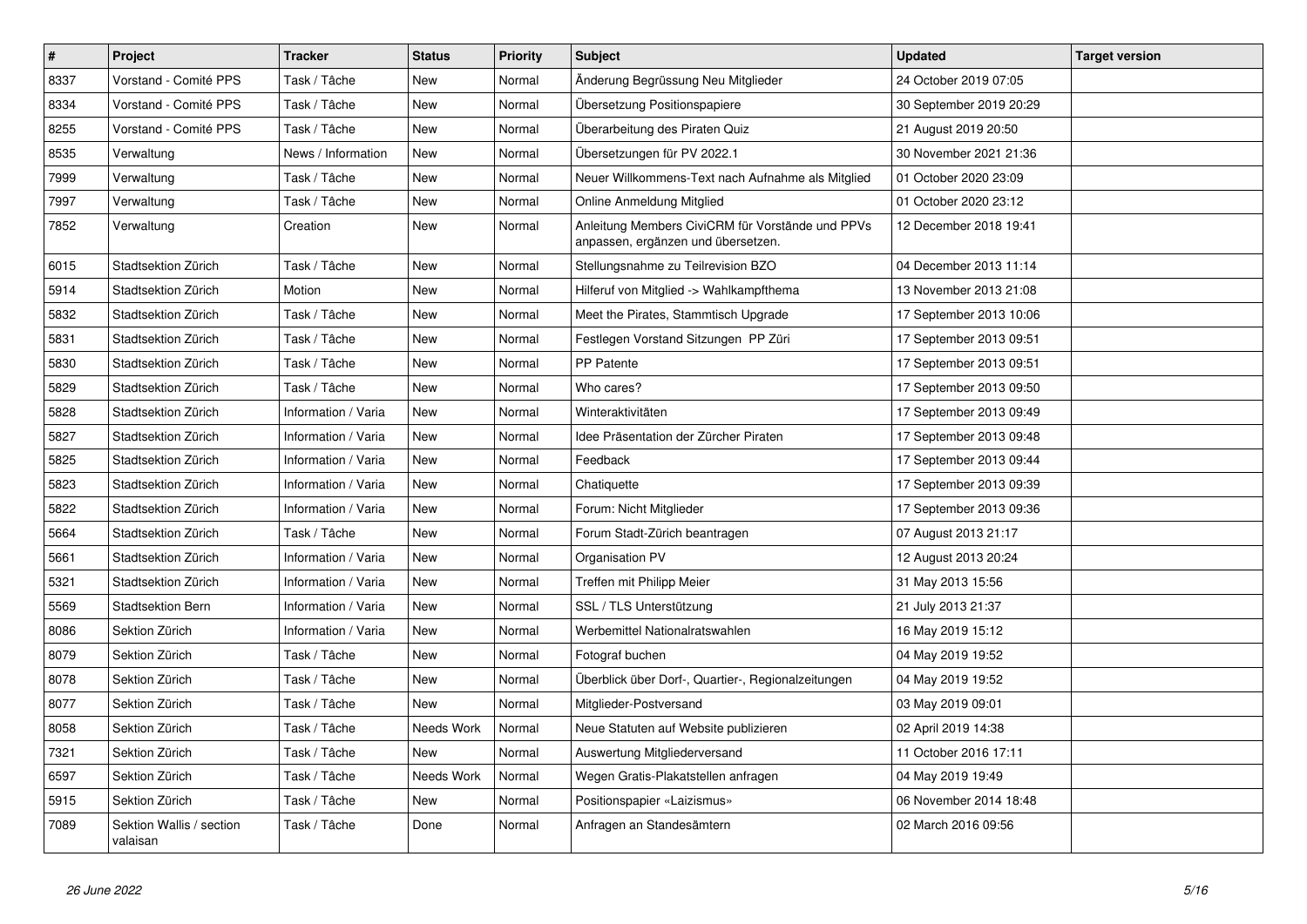| $\#$ | Project                                   | <b>Tracker</b>      | <b>Status</b>     | <b>Priority</b> | <b>Subject</b>                                          | <b>Updated</b>          | <b>Target version</b> |
|------|-------------------------------------------|---------------------|-------------------|-----------------|---------------------------------------------------------|-------------------------|-----------------------|
| 6520 | Sektion Wallis / section<br>valaisan      | Information / Varia | Tabled            | Normal          | Assemblée constituante                                  | 23 July 2015 16:03      |                       |
| 5400 | Sektion Wallis / section<br>valaisan      | Task / Tâche        | Needs<br>Feedback | Normal          | Dienststelle für Datenschutz und Öffentlichkeitsprinzip | 20 April 2017 17:36     |                       |
| 5275 | Sektion Wallis / section<br>valaisan      | Task / Tâche        | Done              | Normal          | Stellungnahme zum Schulgesetz                           | 20 August 2017 08:57    |                       |
| 4893 | Sektion Wallis / section<br>valaisan      | Task / Tâche        | Done              | Normal          | Pflichtenheft Vorstand (2)                              | 13 December 2014 10:14  |                       |
| 4639 | Sektion Wallis / section<br>valaisan      | Task / Tâche        | Needs Work        | Normal          | pi-Vote Sektionsabstimmungen                            | 07 July 2014 20:30      |                       |
| 4615 | Sektion Wallis / section<br>valaisan      | Task / Tâche        | Needs Work        | Normal          | Stv. Schatzmeister                                      | 03 September 2014 19:58 |                       |
| 6457 | Sektion St. Gallen und beide<br>Appenzell | Information / Varia | Tabled            | Normal          | Piratengrillen                                          | 30 July 2014 16:21      |                       |
| 6456 | Sektion St. Gallen und beide<br>Appenzell | Todo / A Faire      | New               | Normal          | Bitcoin für Sektionsspenden                             | 10 June 2014 19:55      |                       |
| 6408 | Sektion St. Gallen und beide<br>Appenzell | Todo / A Faire      | New               | Normal          | Flaschenpost ausserordentliche PV                       | 30 July 2014 15:34      |                       |
| 6402 | Sektion St. Gallen und beide<br>Appenzell | Todo / A Faire      | Needs<br>Feedback | Normal          | Rechte organisieren                                     | 30 July 2014 19:23      |                       |
| 6351 | Sektion St. Gallen und beide<br>Appenzell | Todo / A Faire      | <b>New</b>        | Normal          | Widerspruch Cablecom                                    | 05 April 2014 18:37     |                       |
| 6276 | Sektion St. Gallen und beide<br>Appenzell | Todo / A Faire      | Needs Work        | Normal          | Konsequenzen aus Beschlüssen der nationalen PV          | 30 July 2014 15:33      |                       |
| 5640 | Sektion St. Gallen und beide<br>Appenzell | Todo / A Faire      | Done              | Normal          | Mehr Kommunikationssicherheit                           | 10 June 2014 13:53      |                       |
| 5022 | Sektion St. Gallen und beide<br>Appenzell | Todo / A Faire      | Done              | Normal          | Mandatsabgabe                                           | 10 June 2014 19:49      |                       |
| 4729 | Sektion St. Gallen und beide<br>Appenzell | Task / Tâche        | Done              | Normal          | SSH key für LQFB server                                 | 10 June 2014 19:50      |                       |
| 4645 | Sektion St. Gallen und beide<br>Appenzell | Todo / A Faire      | Needs Work        | Normal          | Piratenspiel                                            | 21 October 2013 14:49   |                       |
| 4644 | Sektion St. Gallen und beide<br>Appenzell | Todo / A Faire      | Needs Work        | Normal          | PiratenSG App entwickeln                                | 21 October 2013 14:49   |                       |
| 4537 | Sektion St. Gallen und beide<br>Appenzell | Todo / A Faire      | Needs Work        | Normal          | Spenden veröffentlichen                                 | 09 February 2013 10:47  |                       |
| 4529 | Sektion St. Gallen und beide<br>Appenzell | Todo / A Faire      | Needs Work        | Normal          | Dauerticket: Wahlen- / Abstimmungsparolen               | 09 May 2014 18:35       |                       |
| 4339 | Sektion St. Gallen und beide<br>Appenzell | Todo / A Faire      | Done              | Normal          | Überarbeitung der Statuten                              | 09 May 2014 18:35       |                       |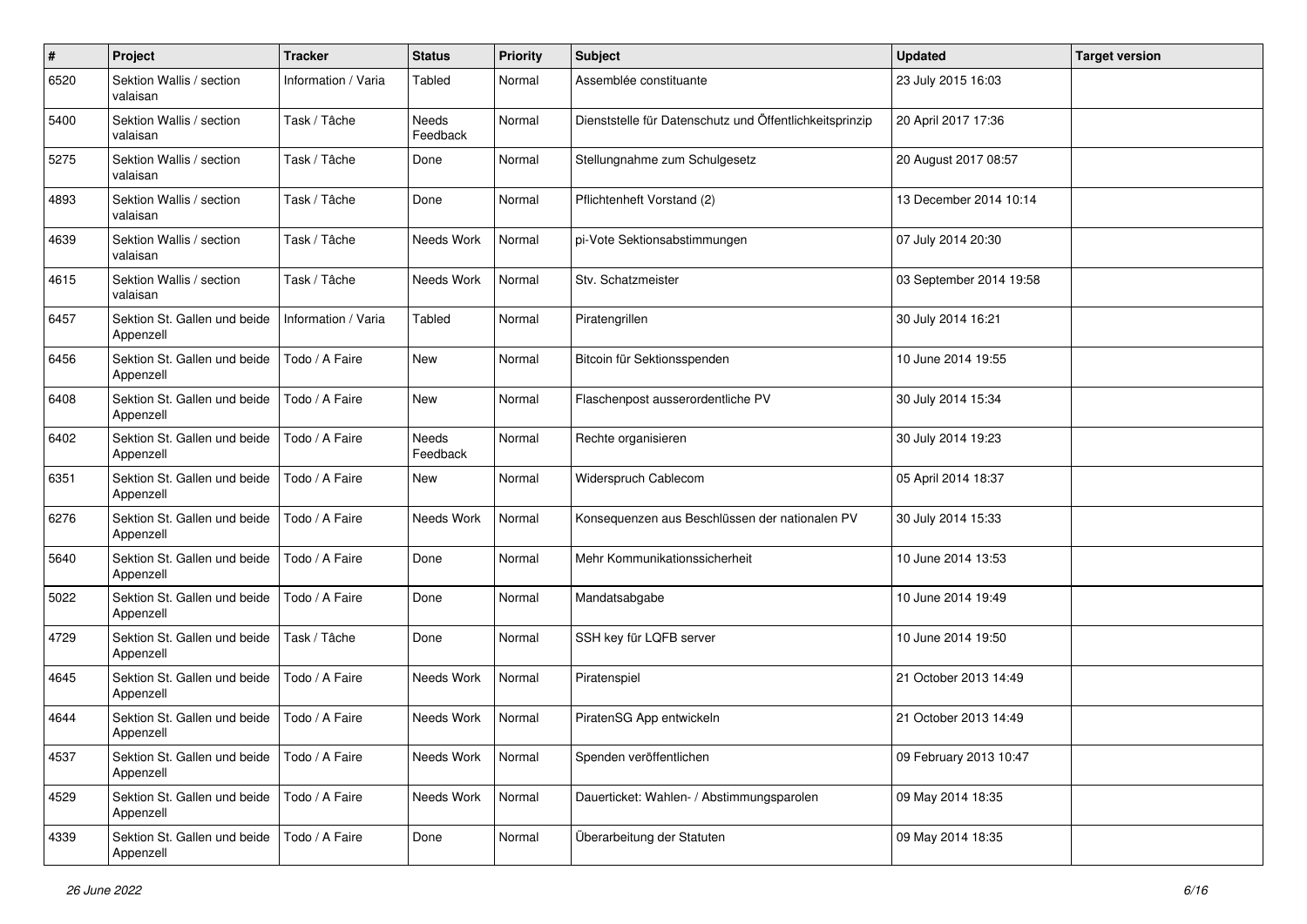| $\pmb{\#}$ | Project                                   | <b>Tracker</b>       | <b>Status</b>     | <b>Priority</b> | <b>Subject</b>                                                          | <b>Updated</b>          | <b>Target version</b> |
|------------|-------------------------------------------|----------------------|-------------------|-----------------|-------------------------------------------------------------------------|-------------------------|-----------------------|
| 4040       | Sektion St. Gallen und beide<br>Appenzell | Task / Tâche         | <b>Needs Work</b> | Normal          | Tischwimpel für Stammtisch                                              | 10 June 2014 20:00      |                       |
| 3314       | Sektion St. Gallen und beide<br>Appenzell | Todo / A Faire       | Done              | Normal          | Veranstaltung für Neumitglieder                                         | 10 June 2014 20:02      |                       |
| 3146       | Sektion St. Gallen und beide<br>Appenzell | Todo / A Faire       | Needs Work        | Normal          | Jugendparlament - Workshop Vorschläge                                   | 07 May 2014 20:22       |                       |
| 3077       | Sektion St. Gallen und beide<br>Appenzell | Todo / A Faire       | Needs Work        | Normal          | Allgemeiner Flyer - Piraten SG AR Al                                    | 07 May 2014 15:12       |                       |
| 3033       | Sektion St. Gallen und beide<br>Appenzell | Task / Tâche         | Done              | Normal          | Liquid Feedback                                                         | 10 June 2014 20:10      |                       |
| 8312       | Sektion Bern                              | Task / Tâche         | Needs Work        | Normal          | Rückzahlung des Darlehens an die PPS                                    | 09 September 2019 21:26 |                       |
| 8310       | <b>Sektion Bern</b>                       | Task / Tâche         | Needs Work        | Normal          | Wahlkampfbudget / Bezahlung Wahlkampfleiter PPS<br>und Budget           | 09 September 2019 21:06 |                       |
| 8430       | Sektion beider Basel                      | Task / Tâche         | Needs Work        | Normal          | Lagerort und Materialbestand der PPBB                                   | 02 October 2020 00:08   |                       |
| 8421       | <b>Sektion beider Basel</b>               | Task / Tâche         | New               | Normal          | Aktuelle Vernehmlassungen                                               | 02 October 2020 00:09   |                       |
| 7002       | Sektion beider Basel                      | Task / Tâche         | Needs Work        | Normal          | Für ein lebendiges Basel                                                | 02 October 2020 00:23   |                       |
| 7001       | Sektion beider Basel                      | Task / Tâche         | <b>New</b>        | Normal          | Online Infos/Struktur aktualisieren und überarbeiten                    | 28 November 2015 10:44  |                       |
| 5373       | Sektion beider Basel                      | Task / Tâche         | <b>New</b>        | Normal          | Prozess für Spender erstellen/festhalten                                | 12 February 2015 19:15  |                       |
| 5043       | Sektion beider Basel                      | Task / Tâche         | Needs Work        | Normal          | Aufgaben Stadtentwicklungspositionspapier                               | 12 February 2015 19:22  |                       |
| 5035       | <b>Sektion beider Basel</b>               | Information / Varia  | <b>New</b>        | Normal          | Kontakte Journalisten                                                   | 09 July 2016 09:33      |                       |
| 8095       | <b>Section Vaud</b>                       | Information / Varia  | <b>New</b>        | Normal          | Demande d'aide pour une récolte de fonds nationale                      | 28 May 2019 06:12       |                       |
| 7981       | <b>Section Vaud</b>                       | News / Information   | <b>New</b>        | Normal          | Itopie                                                                  | 01 November 2018 20:45  |                       |
| 7908       | Section Vaud                              | Beschluss / Décision | <b>New</b>        | Normal          | Qui est Parti Pirate Romandie et comment le construire                  | 14 June 2018 15:07      |                       |
| 7907       | <b>Section Vaud</b>                       | News / Information   | New               | Normal          | Organisation et planification de la 3ème AGE 2018                       | 14 June 2018 14:56      |                       |
| 7801       | <b>Section Vaud</b>                       | Task / Tâche         | <b>New</b>        | Normal          | Election de vérificateurs de comptes                                    | 08 February 2018 18:58  |                       |
| 7554       | Section Vaud                              | News / Information   | <b>New</b>        | Normal          | Introduction à OTRS                                                     | 22 November 2016 09:47  |                       |
| 7529       | Section Vaud                              | Information / Varia  | New               | Normal          | Pourquoi DMSF réduit toutes les images.                                 | 05 November 2016 00:11  |                       |
| 7470       | <b>Section Vaud</b>                       | Task / Tâche         | Done              | Normal          | Creation des stands                                                     | 13 June 2019 15:55      |                       |
| 7465       | <b>Section Vaud</b>                       | Task / Tâche         | <b>New</b>        | Normal          | Newsletter septembre                                                    | 25 August 2016 08:00    |                       |
| 7199       | Section Vaud                              | Task / Tâche         | <b>New</b>        | Normal          | Mise en place de la pétition evoting                                    | 11 March 2016 16:46     |                       |
| 7365       | Section Genève                            | Motion               | New               | Normal          | Prise de position pour les votations cantonales du 25<br>septembre 2016 | 27 June 2016 10:01      |                       |
| 7364       | Section Genève                            | Motion               | <b>New</b>        | Normal          | Prise de position pour les votations fédérales du 25<br>septembre 2016  | 27 June 2016 10:00      |                       |
| 8471       | <b>Press and Public Relations</b>         | Information / Varia  | <b>New</b>        | Normal          | <b>Wiki Updates</b>                                                     | 28 March 2021 00:34     |                       |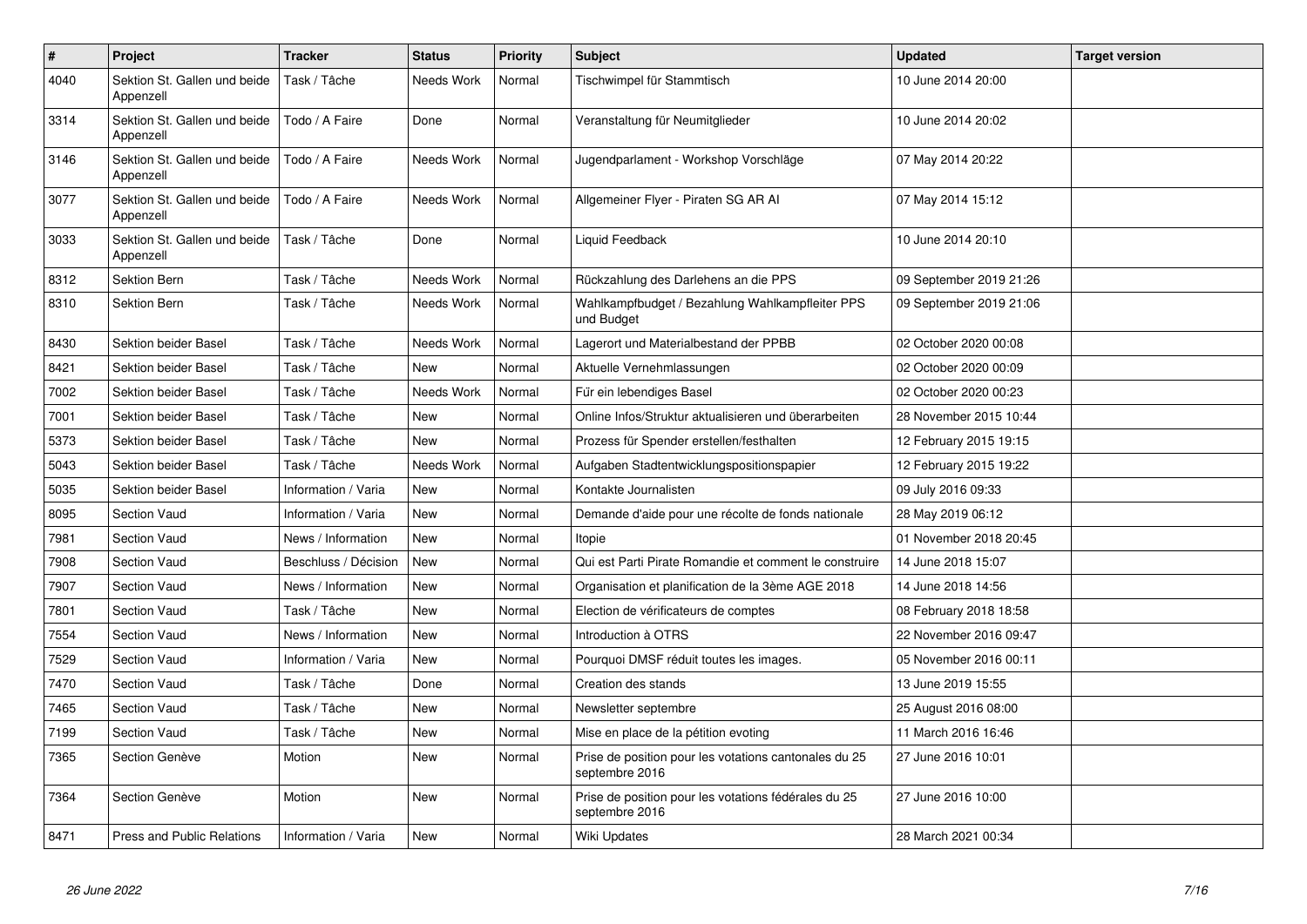| $\sharp$ | Project                                  | <b>Tracker</b>      | <b>Status</b> | Priority | <b>Subject</b>                                                                                                                                                            | <b>Updated</b>         | <b>Target version</b> |
|----------|------------------------------------------|---------------------|---------------|----------|---------------------------------------------------------------------------------------------------------------------------------------------------------------------------|------------------------|-----------------------|
| 7998     | <b>Press and Public Relations</b>        | Task / Tâche        | New           | Normal   | Presseverteiler im PressCRM aktualisieren sowie<br>ergänzen                                                                                                               | 01 December 2018 13:05 |                       |
| 8502     | Piratenversammlung /<br>Assemblée Pirate | Task / Tâche        | Needs Work    | Normal   | Bereinigung Differenzen Statuten und<br>Versammlungsreglement                                                                                                             | 16 February 2022 23:13 |                       |
| 7975     | <b>Pirate Party Policy</b>               | Task / Tâche        | New           | Normal   | Änderung des Betäubungsmittelgesetzes und<br>Verordnung über Pilotversuche nach dem<br>Betäubungsmittelgesetz (Pilotversuche mit Cannabis)                                | 04 March 2019 14:49    |                       |
| 6787     | <b>Pirate Party Policy</b>               | Task / Tâche        | Done          | Normal   | Révision totale de la loi fédérale sur l'analyse génétique<br>humaine (LAGH) - Totalrevision des Bundesgesetzes<br>über genetische Untersuchungen beim Menschen<br>(GUMG) | 27 May 2015 06:55      |                       |
| 6727     | <b>Pirate Party Policy</b>               | Task / Tâche        | Done          | Normal   | Rédaction de la réponse de la consultation                                                                                                                                | 08 April 2015 09:17    |                       |
| 6726     | <b>Pirate Party Policy</b>               | Task / Tâche        | Done          | Normal   | Consultation FINMA - LBA / GvW                                                                                                                                            | 08 April 2015 09:18    |                       |
| 6390     | <b>Pirate Party Policy</b>               | Task / Tâche        | Done          | Normal   | Vernehmlassung: Geldspielgesetz / Consultation : Loi<br>sur les jeux d'argent                                                                                             | 08 April 2015 09:18    |                       |
| 6380     | <b>Pirate Party Policy</b>               | Information / Varia | New           | Normal   | PAD - Consulation LSI - Vernaemlassung ISG                                                                                                                                | 22 April 2014 12:13    |                       |
| 6379     | <b>Pirate Party Policy</b>               | Information / Varia | New           | Normal   | Refenz material - Documentation de reference - Reading   22 April 2014 12:11<br>Material                                                                                  |                        |                       |
| 6378     | <b>Pirate Party Policy</b>               | Task / Tâche        | <b>New</b>    | Normal   | Vernehmlassung: Informationssicherheitsgesetz                                                                                                                             | 22 April 2014 12:11    |                       |
| 6255     | <b>Pirate Party Policy</b>               | Task / Tâche        | <b>New</b>    | Normal   | Positionspapier Rechtsstaat updaten                                                                                                                                       | 21 November 2015 16:11 |                       |
| 6254     | <b>Pirate Party Policy</b>               | Task / Tâche        | New           | Normal   | Positionspapier Suchtpolitik updaten                                                                                                                                      | 21 November 2015 16:12 |                       |
| 6248     | <b>Pirate Party Policy</b>               | Task / Tâche        | New           | Normal   | Communication - press release - communication interne<br>> via pages de sections, twitter & facebook                                                                      | 05 March 2014 15:16    |                       |
| 6247     | <b>Pirate Party Policy</b>               | Task / Tâche        | New           | Normal   | Rédaction du rapport et de la lettre d'accompagnement                                                                                                                     | 05 March 2014 15:15    |                       |
| 6246     | <b>Pirate Party Policy</b>               | Task / Tâche        | <b>New</b>    | Normal   | Development of the PPS report on the consultation                                                                                                                         | 05 March 2014 15:13    |                       |
| 6245     | Pirate Party Policy                      | Information / Varia | <b>New</b>    | Normal   | Reading material review                                                                                                                                                   | 05 March 2014 15:05    |                       |
| 6243     | Pirate Party Policy                      | Task / Tâche        | New           | Normal   | Communication - press release - communication interne<br>> via pages de sections, twitter & facebook                                                                      | 05 March 2014 14:55    |                       |
| 6242     | <b>Pirate Party Policy</b>               | Task / Tâche        | <b>New</b>    | Normal   | Rédaction du rapport et de la lettre d'accompagnement                                                                                                                     | 05 March 2014 14:57    |                       |
| 6241     | <b>Pirate Party Policy</b>               | Task / Tâche        | New           | Normal   | Development of the PPS report on the consultation                                                                                                                         | 05 March 2014 14:44    |                       |
| 6240     | Pirate Party Policy                      | Information / Varia | <b>New</b>    | Normal   | Reading material review                                                                                                                                                   | 05 March 2014 14:41    |                       |
| 6239     | <b>Pirate Party Policy</b>               | Information / Varia | New           | Normal   | Consultation - Modification du code civil (CC; Droit de<br>1'adoption) / Vernehmlassung - Änderung des<br>Zivilgesetzbuches (ZGB; Adoption)                               | 05 March 2014 14:44    |                       |
| 6224     | Pirate Party Policy                      | Task / Tâche        | New           | Normal   | Publication - Diffusion aux sections                                                                                                                                      | 04 March 2014 15:19    |                       |
| 6223     | <b>Pirate Party Policy</b>               | Task / Tâche        | <b>New</b>    | Normal   | traduction                                                                                                                                                                | 04 March 2014 15:19    |                       |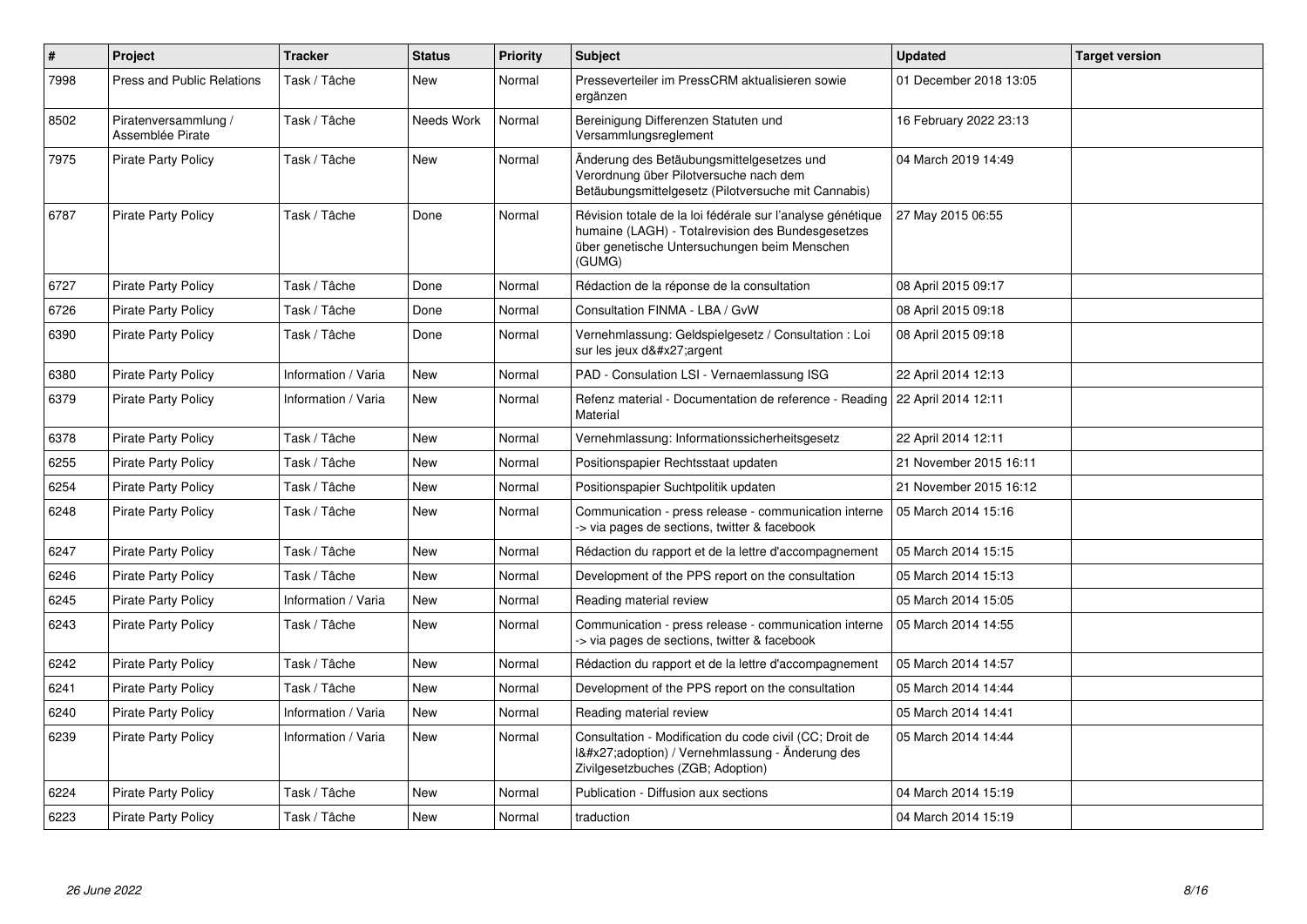| $\pmb{\#}$ | Project                    | <b>Tracker</b>      | <b>Status</b>        | <b>Priority</b> | Subject                                                                                                                                                                                                                                          | <b>Updated</b>         | <b>Target version</b> |
|------------|----------------------------|---------------------|----------------------|-----------------|--------------------------------------------------------------------------------------------------------------------------------------------------------------------------------------------------------------------------------------------------|------------------------|-----------------------|
| 6222       | Pirate Party Policy        | Task / Tâche        | Done                 | Normal          | Développement argumentaires votations populaire 18<br>mai - Entwicklung Argumentationshilfe Themen<br>Volksabstimmung 18. Mai                                                                                                                    | 27 November 2019 21:23 |                       |
| 6219       | <b>Pirate Party Policy</b> | Task / Tâche        | <b>New</b>           | Normal          | Position guideline development planning                                                                                                                                                                                                          | 04 March 2014 14:49    |                       |
| 6218       | <b>Pirate Party Policy</b> | Task / Tâche        | <b>New</b>           | Normal          | Position guideline development                                                                                                                                                                                                                   | 04 March 2014 14:49    |                       |
| 6217       | <b>Pirate Party Policy</b> | Task / Tâche        | New                  | Normal          | XML Formatting for bootstrap integration                                                                                                                                                                                                         | 04 March 2014 14:38    |                       |
| 6216       | <b>Pirate Party Policy</b> | Task / Tâche        | New                  | Normal          | Translation of all missing elements of the PPS program<br>draft                                                                                                                                                                                  | 04 March 2014 14:39    |                       |
| 6215       | <b>Pirate Party Policy</b> | Task / Tâche        | New                  | Normal          | Development of the "Economy" section                                                                                                                                                                                                             | 04 March 2014 14:36    |                       |
| 6214       | <b>Pirate Party Policy</b> | Task / Tâche        | <b>New</b>           | Normal          | Development of the "Patrimoine Commun" section of<br>PPS Program                                                                                                                                                                                 | 04 March 2014 14:33    |                       |
| 6213       | Pirate Party Policy        | Task / Tâche        | <b>New</b>           | Normal          | Development of the "Environment" section                                                                                                                                                                                                         | 04 March 2014 14:28    |                       |
| 6212       | <b>Pirate Party Policy</b> | Task / Tâche        | <b>New</b>           | Normal          | Development of the "Security" section                                                                                                                                                                                                            | 04 March 2014 14:33    |                       |
| 6211       | <b>Pirate Party Policy</b> | Task / Tâche        | New                  | Normal          | Development of the "Etat de droit" section                                                                                                                                                                                                       | 04 March 2014 14:34    |                       |
| 6210       | Pirate Party Policy        | Task / Tâche        | New                  | Normal          | Development of the Area verbiage                                                                                                                                                                                                                 | 04 March 2014 14:34    |                       |
| 6209       | <b>Pirate Party Policy</b> | Task / Tâche        | New                  | Normal          | PPS Program development                                                                                                                                                                                                                          | 04 March 2014 14:17    |                       |
| 6207       | Pirate Party Policy        | Information / Varia | New                  | Normal          | Reading material review                                                                                                                                                                                                                          | 04 March 2014 13:53    |                       |
| 6206       | <b>Pirate Party Policy</b> | Task / Tâche        | Done                 | Normal          | Consultation "Modification loi fédérale sur les systèmes<br>d'information de la Confédération dans le domaine du<br>sport (LSIS)" - Vernehmlassung "Änderung<br>Bundesgesetz über die Informationssysteme des<br>Bundes im Bereich Sport (IBSG)" | 08 April 2015 09:26    |                       |
| 6205       | Pirate Party Policy        | Task / Tâche        | New                  | Normal          | Development of the PPS report on the consultation                                                                                                                                                                                                | 04 March 2014 13:32    |                       |
| 6202       | <b>Pirate Party Policy</b> | Information / Varia | <b>New</b>           | Normal          | Reading material review                                                                                                                                                                                                                          | 04 March 2014 13:21    |                       |
| 6201       | <b>Pirate Party Policy</b> | Task / Tâche        | New                  | Normal          | Consultation - Modification du Code des obligations<br>(Droit des raisons de commerce) / Vernehmlassung -<br>Änderung des Obligationenrechts (Firmenrecht)                                                                                       | 04 March 2014 13:21    |                       |
| 6197       | <b>Pirate Party Policy</b> | Task / Tâche        | Offen /<br>Incertain | Normal          | Review currently running iniatives                                                                                                                                                                                                               | 04 March 2014 12:38    |                       |
| 6186       | <b>Pirate Party Policy</b> | Task / Tâche        | Offen /<br>Incertain | Normal          | review decembre 2014                                                                                                                                                                                                                             | 08 April 2015 09:26    |                       |
| 6185       | <b>Pirate Party Policy</b> | Task / Tâche        | Offen /<br>Incertain | Normal          | review novembre 2014                                                                                                                                                                                                                             | 08 April 2015 09:26    |                       |
| 6184       | <b>Pirate Party Policy</b> | Task / Tâche        | Offen /<br>Incertain | Normal          | review octobre 2014                                                                                                                                                                                                                              | 08 April 2015 09:26    |                       |
| 6183       | Pirate Party Policy        | Task / Tâche        | Offen /<br>Incertain | Normal          | review septembre 2014                                                                                                                                                                                                                            | 08 April 2015 09:26    |                       |
| 6182       | Pirate Party Policy        | Task / Tâche        | Offen /<br>Incertain | Normal          | review august 2014                                                                                                                                                                                                                               | 08 April 2015 09:26    |                       |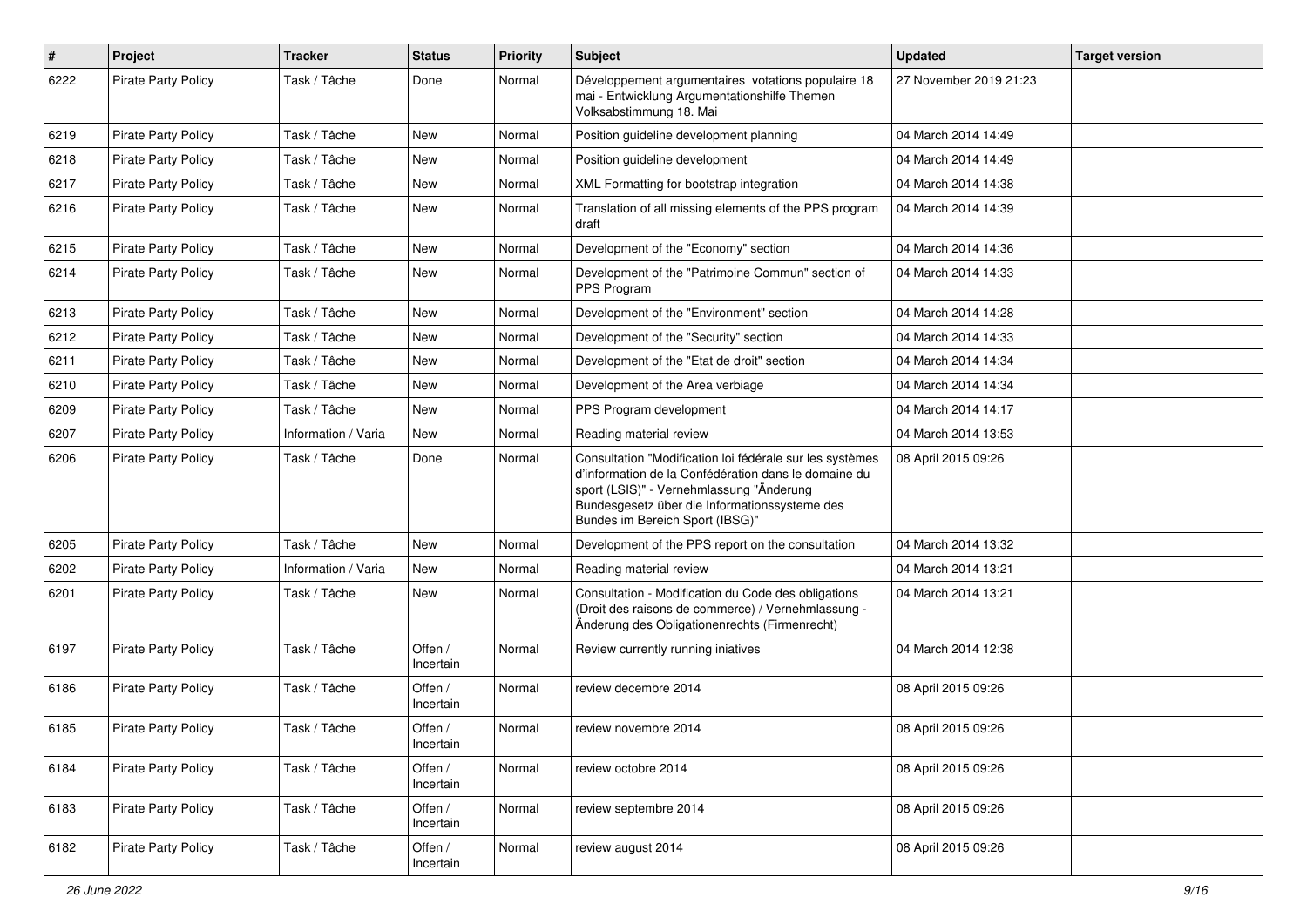| $\#$ | Project                    | <b>Tracker</b>              | <b>Status</b>        | <b>Priority</b> | <b>Subject</b>                                                                                                                                  | <b>Updated</b>          | <b>Target version</b> |
|------|----------------------------|-----------------------------|----------------------|-----------------|-------------------------------------------------------------------------------------------------------------------------------------------------|-------------------------|-----------------------|
| 6181 | Pirate Party Policy        | Task / Tâche                | Offen /<br>Incertain | Normal          | review july 2014                                                                                                                                | 08 April 2015 09:26     |                       |
| 6180 | <b>Pirate Party Policy</b> | Task / Tâche                | Offen /<br>Incertain | Normal          | review june 2014                                                                                                                                | 08 April 2015 09:26     |                       |
| 6179 | <b>Pirate Party Policy</b> | Task / Tâche                | Offen /<br>Incertain | Normal          | review may 2014                                                                                                                                 | 08 April 2015 09:26     |                       |
| 6178 | <b>Pirate Party Policy</b> | Information / Varia         | Offen /<br>Incertain | Normal          | review april 2014                                                                                                                               | 04 March 2014 11:33     |                       |
| 6177 | <b>Pirate Party Policy</b> | Task / Tâche                | Offen /<br>Incertain | Normal          | Consultation process review                                                                                                                     | 08 April 2015 09:26     |                       |
| 6175 | <b>Pirate Party Policy</b> | Todo / A Faire              | Offen /<br>Incertain | Normal          | Consultation domaine internet - press release<br>development                                                                                    | 04 March 2014 11:15     |                       |
| 6174 | <b>Pirate Party Policy</b> | Todo / A Faire              | Offen /<br>Incertain | Normal          | Development of the PPS report on the consultation                                                                                               | 04 March 2014 11:10     |                       |
| 6173 | <b>Pirate Party Policy</b> | Todo / A Faire              | Offen /<br>Incertain | Normal          | Consultation internet domain - call for contribution                                                                                            | 04 March 2014 11:07     |                       |
| 6172 | <b>Pirate Party Policy</b> | Todo / A Faire              | Offen /<br>Incertain | Normal          | Reading material review                                                                                                                         | 04 March 2014 11:00     |                       |
| 6171 | <b>Pirate Party Policy</b> | Todo / A Faire              | Offen /<br>Incertain | Normal          | Consultation domaine internet                                                                                                                   | 04 March 2014 11:13     |                       |
| 6170 | <b>Pirate Party Policy</b> | Motion for ballot<br>voting | Offen /<br>Incertain | Normal          | Prises de positions pour les votations populaires du 3<br>mars 2015 - Parolenfassung treffend die<br>Volksabsgimmung der 3. märz 2015           | 04 March 2014 10:38     |                       |
| 6169 | <b>Pirate Party Policy</b> | Motion for ballot<br>voting | Offen /<br>Incertain | Normal          | Prises de positions pour les votations populaires du 30<br>novembre 2014 - Parolenfassung treffend die<br>Volksabsgimmung der 30. november 2014 | 04 March 2014 10:37     |                       |
| 6168 | <b>Pirate Party Policy</b> | Motion for ballot<br>voting | Offen /<br>Incertain | Normal          | Prises de positions pour les votations populaires du 28<br>septembre 2014 - Parolenfassung treffend die<br>Volksabsgimmung der 28. september    | 04 March 2014 10:35     |                       |
| 5637 | <b>Pirate Party Policy</b> | Task / Tâche                | Done                 | Normal          | Korrektur der Uebersetzung der Identite                                                                                                         | 22 March 2014 17:28     |                       |
| 5634 | <b>Pirate Party Policy</b> | Motion                      | New                  | Normal          | Weiterentwicklung Rechtsstaatpapier                                                                                                             | 31 July 2013 17:10      |                       |
| 5339 | <b>Pirate Party Policy</b> | Information / Varia         | New                  | Normal          | Compilation des prises de position                                                                                                              | 06 June 2013 17:16      |                       |
| 5068 | Pirate Party Policy        | Task / Tâche                | New                  | Normal          | Fehlende Position zu Whistleblowing                                                                                                             | 21 November 2015 16:13  |                       |
| 5058 | Pirate Party Policy        | Task / Tâche                | Needs Work           | Normal          | Positionspapier: Patente                                                                                                                        | 15 April 2013 14:10     |                       |
| 4942 | <b>Pirate Party Policy</b> | Information / Varia         | New                  | Normal          | Provide an outline, and approach for the development of 30 September 2013 19:23<br>the position paper                                           |                         |                       |
| 4941 | Pirate Party Policy        | Task / Tâche                | Done                 | Normal          | prostitution                                                                                                                                    | 30 September 2013 19:23 |                       |
| 2531 | Pirate Party Policy        | Task / Tâche                | Needs Work           | Normal          | Gleichstellung                                                                                                                                  | 20 February 2013 16:39  |                       |
| 4137 | Gruppo Ticino              | Task / Tâche                | Needs Work           | Normal          | Programma Partito Pirata Ticino                                                                                                                 | 21 April 2013 00:00     |                       |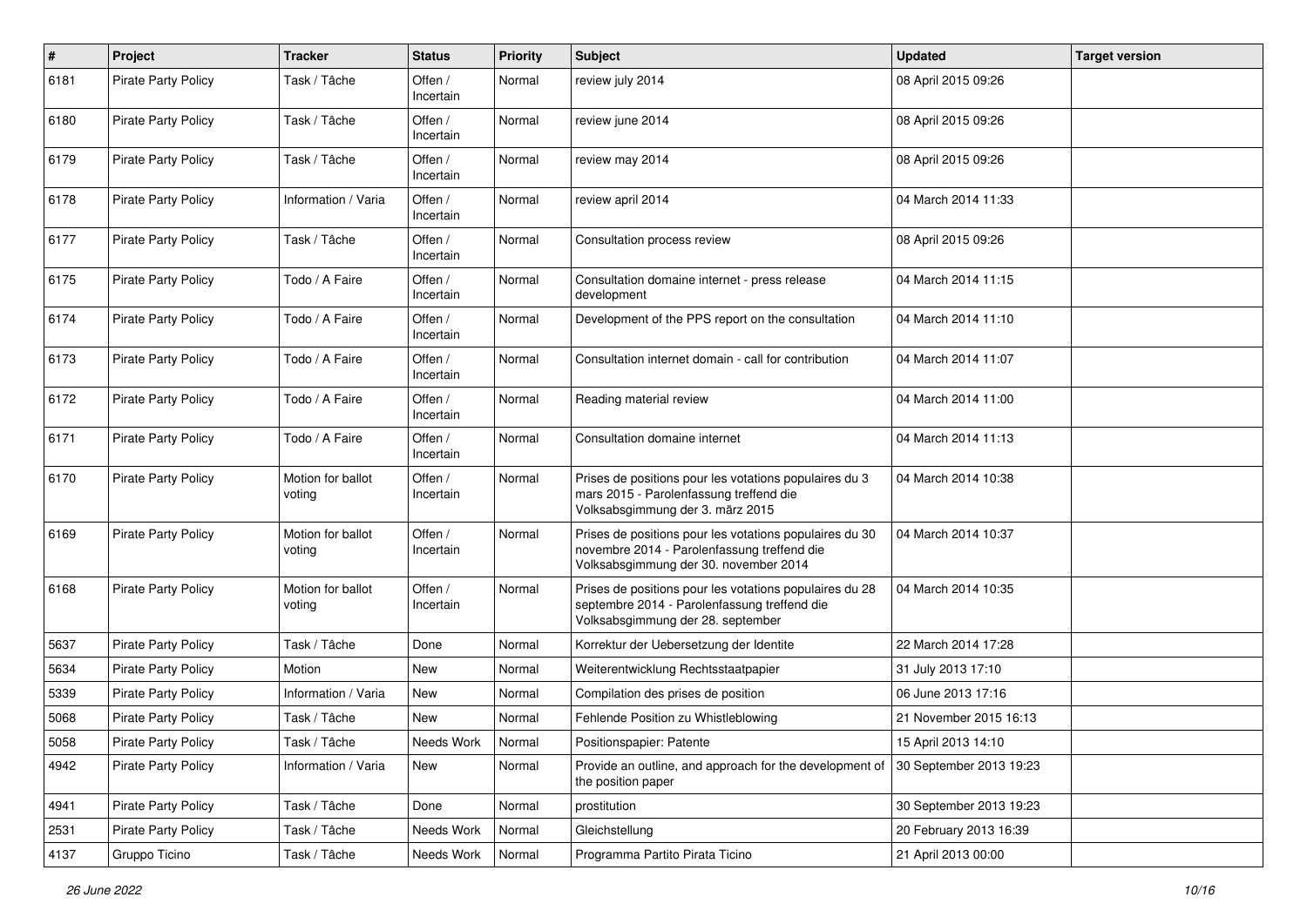| $\pmb{\#}$ | Project                   | <b>Tracker</b>      | <b>Status</b>     | <b>Priority</b> | <b>Subject</b>                                                                                                                                                                              | <b>Updated</b>         | <b>Target version</b> |
|------------|---------------------------|---------------------|-------------------|-----------------|---------------------------------------------------------------------------------------------------------------------------------------------------------------------------------------------|------------------------|-----------------------|
| 4071       | Gruppo Ticino             | Task / Tâche        | Needs Work        | Normal          | Traduzione webpage                                                                                                                                                                          | 19 April 2013 00:00    |                       |
| 7986       | Grafik und Design         | Task / Tâche        | <b>New</b>        | Normal          | Dateny von Grafik/Design auf einer Instanz der PPS<br>hosten                                                                                                                                | 22 January 2019 12:54  |                       |
| 8358       | Finanzen                  | Bug / Feature       | New               | Normal          | Berechnung Rechnungsbeträge überprüfen (PPAG)                                                                                                                                               | 15 November 2019 21:25 |                       |
| 8248       | Finanzen                  | Task / Tâche        | <b>New</b>        | Normal          | Budget 2020                                                                                                                                                                                 | 19 August 2019 18:25   |                       |
| 8001       | Finanzen                  | Task / Tâche        | <b>New</b>        | Normal          | Fehlende Finanzdaten / Jahre auf der Homepage mit<br>entsprechenden Forumalren ergänzen                                                                                                     | 01 December 2018 17:35 |                       |
| 8000       | Finanzen                  | Task / Tâche        | New               | Normal          | Mitgliederbeiträge der Sektionen                                                                                                                                                            | 01 December 2018 16:34 |                       |
| 8545       | Digitale Infrastruktur    | Bug / Feature       | Done              | Normal          | Überprüfung Funktionalität Mitglieder-Kontaktformular<br>FR.                                                                                                                                | 03 April 2022 23:04    |                       |
| 8536       | Digitale Infrastruktur    | Bug / Feature       | <b>New</b>        | Normal          | CiviCRM: Payment method hinzufügen geht nicht                                                                                                                                               | 25 January 2022 20:32  |                       |
| 8529       | Digitale Infrastruktur    | Bug / Feature       | Needs Work        | Normal          | <b>Installation Mailtrain</b>                                                                                                                                                               | 14 December 2021 15:58 |                       |
| 8489       | Digitale Infrastruktur    | Bug / Feature       | Needs<br>Feedback | Normal          | Zahlungs API                                                                                                                                                                                | 10 February 2022 16:50 |                       |
| 8473       | Digitale Infrastruktur    | Task / Tâche        | Needs Work        | Normal          | Refurbish CiviCRM                                                                                                                                                                           | 18 January 2022 20:52  |                       |
| 8387       | Digitale Infrastruktur    | Motion              | Tabled            | Normal          | Konzept E-Mail Adressen                                                                                                                                                                     | 16 February 2020 16:33 |                       |
| 8378       | Digitale Infrastruktur    | Task / Tâche        | Needs Work        | Normal          | Erstelllung subdomain für neue Sektion<br>Thurgau/Schauffhausen + SG/AR/Ai                                                                                                                  | 19 December 2019 00:53 |                       |
| 8364       | Digitale Infrastruktur    | Motion              | New               | Normal          | Aufräumen Redmine + OTRS Zugriffe/ Zuständigkeiten                                                                                                                                          | 10 February 2022 15:58 |                       |
| 8347       | Digitale Infrastruktur    | Motion              | New               | Normal          | Roadmap AG DI                                                                                                                                                                               | 09 May 2020 20:12      |                       |
| 8260       | Digitale Infrastruktur    | Bug / Feature       | New               | Normal          | Update PPS Website auf neues Theme                                                                                                                                                          | 01 October 2019 19:17  |                       |
| 8238       | Digitale Infrastruktur    | Task / Tâche        | New               | Normal          | Verify and document backup solution                                                                                                                                                         | 15 December 2019 12:11 |                       |
| 8108       | Digitale Infrastruktur    | Task / Tâche        | Needs<br>Feedback | Normal          | Hinterlegung Druckvorlagen                                                                                                                                                                  | 10 February 2022 16:00 |                       |
| 7868       | Digitale Infrastruktur    | Task / Tâche        | Needs<br>Feedback | Normal          | Mailverteiler für die PPS Ticino erstellen                                                                                                                                                  | 19 December 2019 01:40 |                       |
| 5999       | Bezirkssektion Winterthur | Task / Tâche        | <b>New</b>        | Normal          | Datenschutz von Steuer- und Einwohnerdaten                                                                                                                                                  | 21 November 2013 20:52 |                       |
| 5570       | Bezirkssektion Winterthur | Information / Varia | New               | Normal          | SSL / TLS Unterstützung                                                                                                                                                                     | 21 July 2013 21:47     |                       |
| 5517       | Bezirkssektion Winterthur | Task / Tâche        | Needs Work        | Normal          | O-Ton                                                                                                                                                                                       | 13 July 2013 17:39     |                       |
| 5217       | Bezirkssektion Winterthur | Task / Tâche        | <b>New</b>        | Normal          | Pressemitteilung Stimmparolen                                                                                                                                                               | 12 May 2013 19:39      |                       |
| 4507       | Bezirkssektion Winterthur | Task / Tâche        | Needs Work        | Normal          | OpenData: Wem gehört das Datenmaterial                                                                                                                                                      | 02 May 2013 22:34      |                       |
| 3568       | Bezirkssektion Winterthur | Task / Tâche        | Needs Work        | Normal          | Messung der Schulqualität                                                                                                                                                                   | 07 April 2013 15:45    |                       |
| 8556       | AG Vernehmlassungen       | Task / Tâche        | New               | Normal          | Vernehmlassung 2021/80 Bundesgesetz über die<br>Bearbeitung von Flugpassagierdaten zur Bekämpfung<br>von terroristischen und anderen schweren Straftaten<br>(Flugpassagierdatengesetz, FPG) | 04 April 2022 17:30    |                       |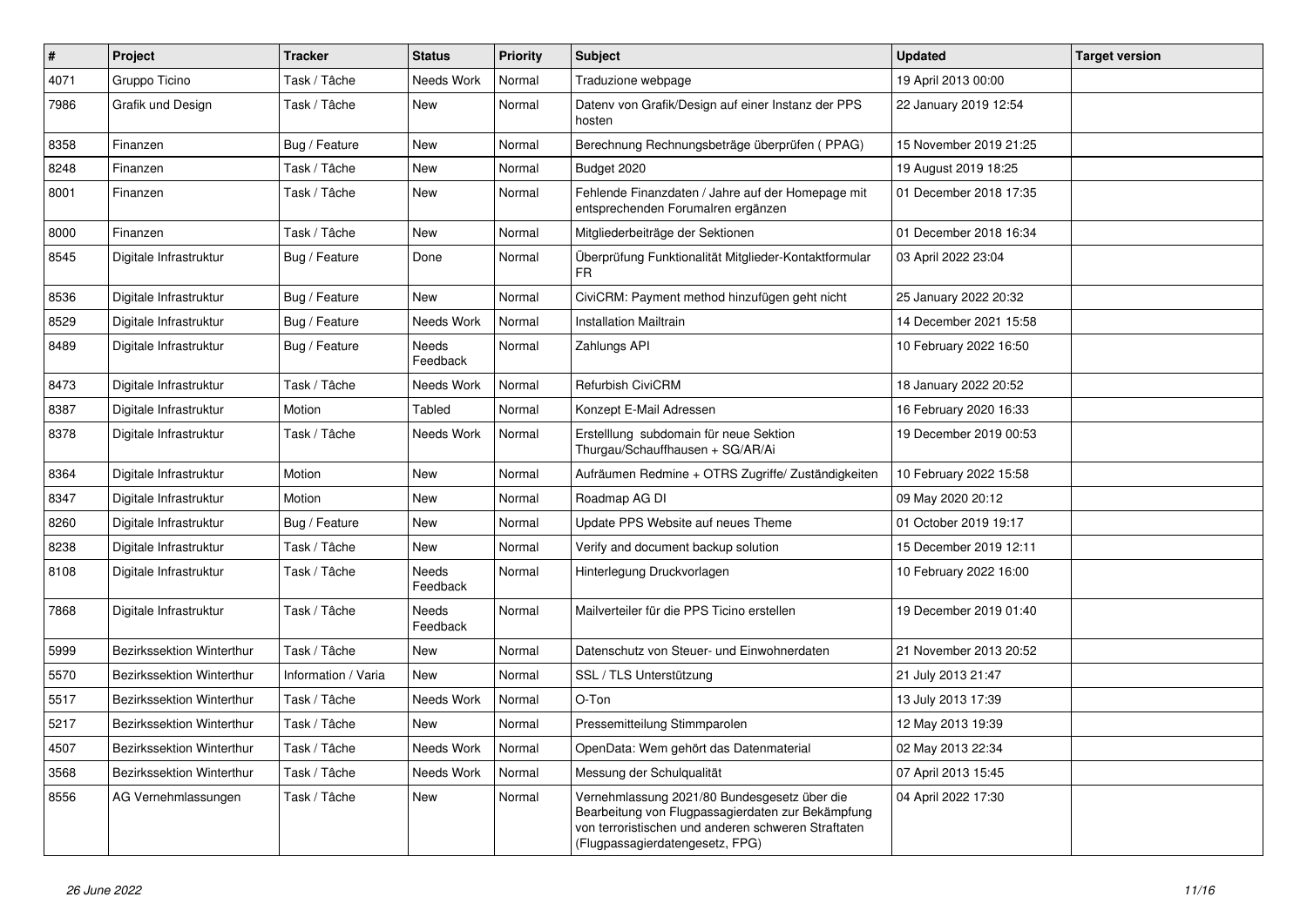| $\#$ | Project                                  | <b>Tracker</b>             | <b>Status</b> | <b>Priority</b> | <b>Subject</b>                                                                                                                                                                              | <b>Updated</b>          | <b>Target version</b>       |
|------|------------------------------------------|----------------------------|---------------|-----------------|---------------------------------------------------------------------------------------------------------------------------------------------------------------------------------------------|-------------------------|-----------------------------|
| 8555 | AG Vernehmlassungen                      | Task / Tâche               | New           | Normal          | Vernehmlassung 2022/19 Bundesgesetz über die<br>elektronische Identität und die Vertrauensinfrastruktur<br>(E-ID-Gesetz, BGEID)                                                             | 04 April 2022 17:29     |                             |
| 8542 | AG Vernehmlassungen                      | Task / Tâche               | New           | Normal          | Vernehmlassung 2022/6 Bundesbeschluss zur<br>nationalen Umsetzung des OECD/G-20 Projekts zur<br>Besteuerung der digitalen Wirtschaft (SR 101)                                               | 13 April 2022 06:34     |                             |
| 8540 | AG Vernehmlassungen                      | Task / Tâche               | Needs Work    | Normal          | Vernehmlassung 2022/2 Bundesgesetz über die<br>Mobilitätsdateninfrastruktur                                                                                                                 | 10 February 2022 06:34  |                             |
| 8521 | AG Vernehmlassungen                      | Task / Tâche               | Needs Work    | Normal          | Vernehmlassung 2021/70 Meldepflicht von<br>Betreiberinnen kritischer Infrastrukturen für<br>Cyberangriffe                                                                                   | 13 April 2022 00:53     |                             |
| 8519 | AG Vernehmlassungen                      | Task / Tâche               | <b>New</b>    | Normal          | Vernehmlassung 2021/80 Bundesgesetz über die<br>Bearbeitung von Flugpassagierdaten zur Bekämpfung<br>von terroristischen und anderen schweren Straftaten<br>(Flugpassagierdatengesetz, FPG) | 10 February 2022 06:24  |                             |
| 8518 | AG Vernehmlassungen                      | Task / Tâche               | Done          | Normal          | Vernehmlassung 2021/96 Teilrevisionen vier<br>Ausführungserlasse des BÜPF (VÜPF, GebV-ÜPF,<br>VD-ÜPF, VVS-ÜPF)                                                                              | 21 May 2022 15:03       |                             |
| 8517 | AG Vernehmlassungen                      | Task / Tâche               | Needs Work    | Normal          | Vernehmlassung 2021/99 Verordnung über die<br>Transparenz bei der Politikfinanzierung (VPofin)                                                                                              | 26 March 2022 13:36     |                             |
| 8516 | AG Vernehmlassungen                      | Task / Tâche               | Needs Work    | Normal          | Vernehmlassung 2021/81 Verordnung über die<br>Herstellung der Interoperabilität zwischen<br>Schengen-Dublin-Informationssystemen                                                            | 18 January 2022 20:38   |                             |
| 8544 | Piratenversammlung /<br>Assemblée Pirate | Motion                     | Tabled        | Normal          | Bereinigung Differenzen Statuten und<br>Versammlungsreglement                                                                                                                               | 19 March 2022 21:22     | PV 2022.2                   |
| 8385 | Vorstand - Comité PPS                    | Task / Tâche               | <b>New</b>    | Normal          | Strategie oder Massnahmenplan für Mitgliederwerbung                                                                                                                                         | 09 December 2019 20:33  | PPS Meeting 09.12.2019      |
| 8381 | Vorstand - Comité PPS                    | Task / Tâche               | <b>New</b>    | Normal          | Notiz/Eintrag von Berechtigungen für Mitgleider im<br><b>Members</b>                                                                                                                        | 08 December 2019 10:30  | PPS Meeting 09.12.2019      |
| 8365 | Vorstand - Comité PPS                    | Beschluss / Décision       | <b>New</b>    | Normal          | Televotia Kündigung                                                                                                                                                                         | 01 October 2020 22:49   | Vorstandssitzung 2019 11 25 |
| 8351 | Vorstand - Comité PPS                    | Task / Tâche               | Done          | Normal          | Newsletter                                                                                                                                                                                  | 25 May 2020 19:24       | Vorstandssitzung 2019 11 25 |
| 8356 | Vorstand - Comité PPS                    | Information / Varia        | New           | Normal          | Überarbeitung Versammlungs- und<br>Abstimmungsreglement                                                                                                                                     | 13 November 2019 20:36  | Vorstandssitzung 2019 11 11 |
| 8327 | Section Vaud                             | Task / Tâche               | New           | Normal          | Transmission de matériel de notre parti pour les<br>élections fédérales à la BNS                                                                                                            | 26 September 2019 19:27 | Réunion comité 2019-10-31   |
| 8329 | Vorstand - Comité PPS                    | Beschluss / Décision   New |               | Normal          | Überarbeitung des Geschäftsreglements des<br>Vorstandes der Piratenpartei Schweiz                                                                                                           | 30 September 2019 11:42 | Vorstandssitzung 2019 09 30 |
| 8315 | Section Vaud                             | Information / Varia        | New           | Normal          | Formation sur le fonctionnement parlementaire                                                                                                                                               | 12 September 2019 15:39 | Réunion comité 2019-09-19   |
| 8314 | Section Vaud                             | Information / Varia        | New           | Normal          | Initiative cantonale demandant la protection de l'intégrité<br>personnelle numérique                                                                                                        | 12 September 2019 15:14 | Réunion comité 2019-09-19   |
| 7989 | Section Vaud                             | News / Information         | New           | Normal          | LCAPAM - partenaires potentiel?                                                                                                                                                             | 08 September 2019 06:43 | Réunion comité 2019-09-19   |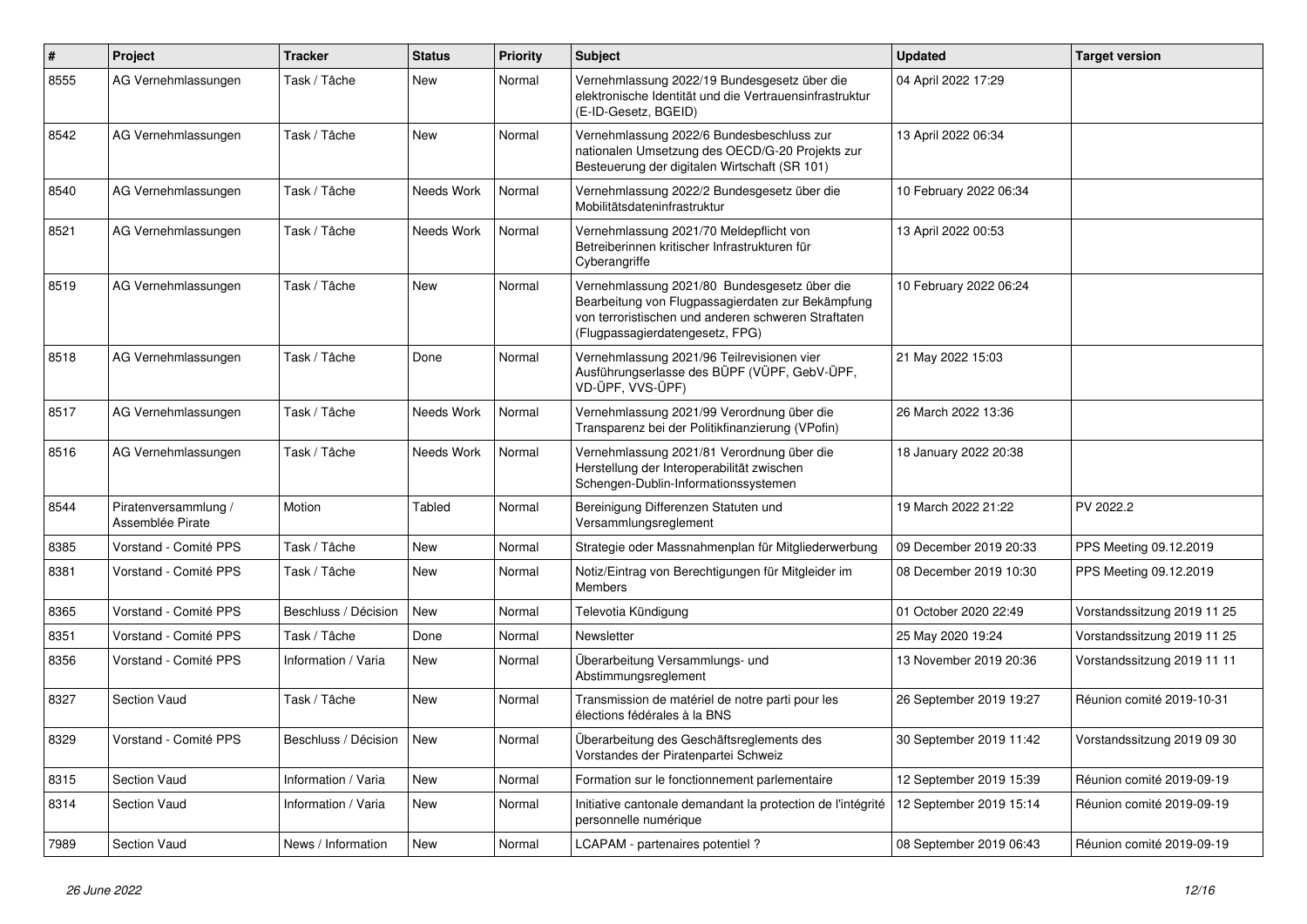| $\pmb{\#}$ | Project               | <b>Tracker</b>       | <b>Status</b> | <b>Priority</b> | <b>Subject</b>                                                                                                                           | <b>Updated</b>         | <b>Target version</b>       |
|------------|-----------------------|----------------------|---------------|-----------------|------------------------------------------------------------------------------------------------------------------------------------------|------------------------|-----------------------------|
| 8253       | Section Vaud          | Task / Tâche         | New           | Normal          | Plate-forme EF19 vidéo de la rts                                                                                                         | 21 August 2019 14:43   | Réunion comité 2019-08-22   |
| 8252       | <b>Section Vaud</b>   | Task / Tâche         | <b>New</b>    | Normal          | Création d'un compte LinkedIn pour le PPVD                                                                                               | 21 August 2019 14:47   | Réunion comité 2019-08-22   |
| 8186       | Section Vaud          | Beschluss / Décision | New           | Normal          | Partenariat ciblé avec Opération Libero                                                                                                  | 27 June 2019 19:58     | Réunion comité 2019-07-11   |
| 8195       | Vorstand - Comité PPS | Task / Tâche         | New           | Normal          | Bestimmung von Dossier- und Themenverantwortlichen<br>Désignation des responsables de dossiers et de sujets                              | 08 July 2019 08:37     | Vorstandssitzung 2019 07 08 |
| 8087       | Section Vaud          | News / Information   | <b>New</b>    | Normal          | Stratégie nationale de protection de la Suisse contre les<br>cyberrisques (SNPC)                                                         | 13 June 2019 15:48     | Réunion comité 2019-06-27   |
| 8117       | Vorstand - Comité PPS | Task / Tâche         | New           | Normal          | Procédure de communication entre les membres du<br>comité du PPS // Kommunikationsverfahren zwischen<br>den Mitgliedern des PPS-Vorstand | 14 October 2019 19:26  | Vorstandssitzung 2019 06 24 |
| 8160       | Section Vaud          | Task / Tâche         | New           | Normal          | Région de Nyon et Twitter                                                                                                                | 13 June 2019 17:05     | Réunion comité 2019-06-13   |
| 8120       | <b>Section Vaud</b>   | Task / Tâche         | Done          | Normal          | Préparation de notre voyage à Olten le 23 juin 2019                                                                                      | 03 August 2019 20:59   | Réunion comité 2019-06-13   |
| 7987       | Vorstand - Comité PPS | Task / Tâche         | Done          | Normal          | Kommunikationskonzept                                                                                                                    | 03 February 2020 19:12 | Vorstandssitzung 2019 05 27 |
| 8083       | Section Vaud          | News / Information   | New           | Normal          | Les solutions apportées aux citoyens sur la<br>cybersécurité                                                                             | 08 May 2019 15:08      | Réunion comité 2019-05-16   |
| 8072       | Sektion Zürich        | Information / Varia  | <b>Tabled</b> | Normal          | Listenverbindung PPZH Nationalratswahlen 2019                                                                                            | 28 May 2019 21:31      | Vorstandsitzung 2019-1      |
| 8063       | Sektion Zürich        | Task / Tâche         | New           | Normal          | Vorbereitungen Aufstellungsversammlung                                                                                                   | 18 April 2019 17:41    | Vorstandsitzung 2019-1      |
| 8061       | Sektion Zürich        | Task / Tâche         | New           | Normal          | Kontovollmachten geregelt kriegen                                                                                                        | 02 April 2019 18:15    | Vorstandsitzung 2019-1      |
| 8059       | Sektion Zürich        | Task / Tâche         | New           | Normal          | Wahlprogramm 2019                                                                                                                        | 14 May 2019 15:33      | Vorstandsitzung 2019-1      |
| 7516       | Sektion Zürich        | Task / Tâche         | New           | Normal          | Kalender abonnieren auf Website fixen                                                                                                    | 02 April 2019 18:11    | Vorstandsitzung 2019-1      |
| 7304       | Sektion Zürich        | Information / Varia  | New           | Normal          | Koordinations- & Kommunikationstool für Vorstand und<br>Aktive                                                                           | 18 April 2019 11:03    | Vorstandsitzung 2019-1      |
| 6854       | Sektion Zürich        | Task / Tâche         | New           | Normal          | Website                                                                                                                                  | 07 April 2019 07:36    | Vorstandsitzung 2019-1      |
| 6773       | Sektion Zürich        | Motion               | New           | Normal          | Konstituierung: Aufgabenverteilung im Vorstand                                                                                           | 03 April 2019 16:02    | Vorstandsitzung 2019-1      |
| 8033       | <b>Section Vaud</b>   | Task / Tâche         | Done          | Normal          | Faire liste du matériel de campagne                                                                                                      | 03 August 2019 20:59   | Réunion comité 2019-02-21   |
| 7978       | <b>Section Vaud</b>   | News / Information   | New           | Normal          | Réunions, débats et infos: corriger les informations et<br>mise au point de la situation technique et pratique<br>actuelle               | 26 October 2018 21:04  | Séance de comité 18-44      |
| 7977       | Section Vaud          | Task / Tâche         | Needs Work    | Normal          | Téléchargement légal: cadre particulier et exeptions                                                                                     | 01 November 2018 20:44 | Séance de comité 18-44      |
| 7976       | Section Vaud          | Task / Tâche         | Done          | Normal          | Sondage Politiciennes.ch                                                                                                                 | 01 November 2018 20:43 | Séance de comité 18-44      |
| 7906       | Section Vaud          | Task / Tâche         | New           | Normal          | Organisation et planification de la 2ème AGE 2018                                                                                        | 14 June 2018 14:55     | Réunion comité 14.06.2018   |
| 7896       | Section Vaud          | News / Information   | New           | Normal          | Quelle réponse à Michel Parchet concernant son email<br>sur la vente des données des clients Migros                                      | 14 June 2018 14:25     | Réunion comité 14.06.2018   |
| 7863       | Section Vaud          | Task / Tâche         | New           | Normal          | Compte Twitter PPVD                                                                                                                      | 14 April 2018 09:24    | Réunion comité 19.04.2018   |
| 7862       | Section Vaud          | Task / Tâche         | New           | Normal          | Mise à jour de la page wiki des PV                                                                                                       | 14 April 2018 09:21    | Réunion comité 19.04.2018   |
| 7828       | Section Vaud          | Task / Tâche         | New           | Normal          | Communication sur le 14 avril                                                                                                            | 05 April 2018 16:42    | Réunion comité 05.04.2018   |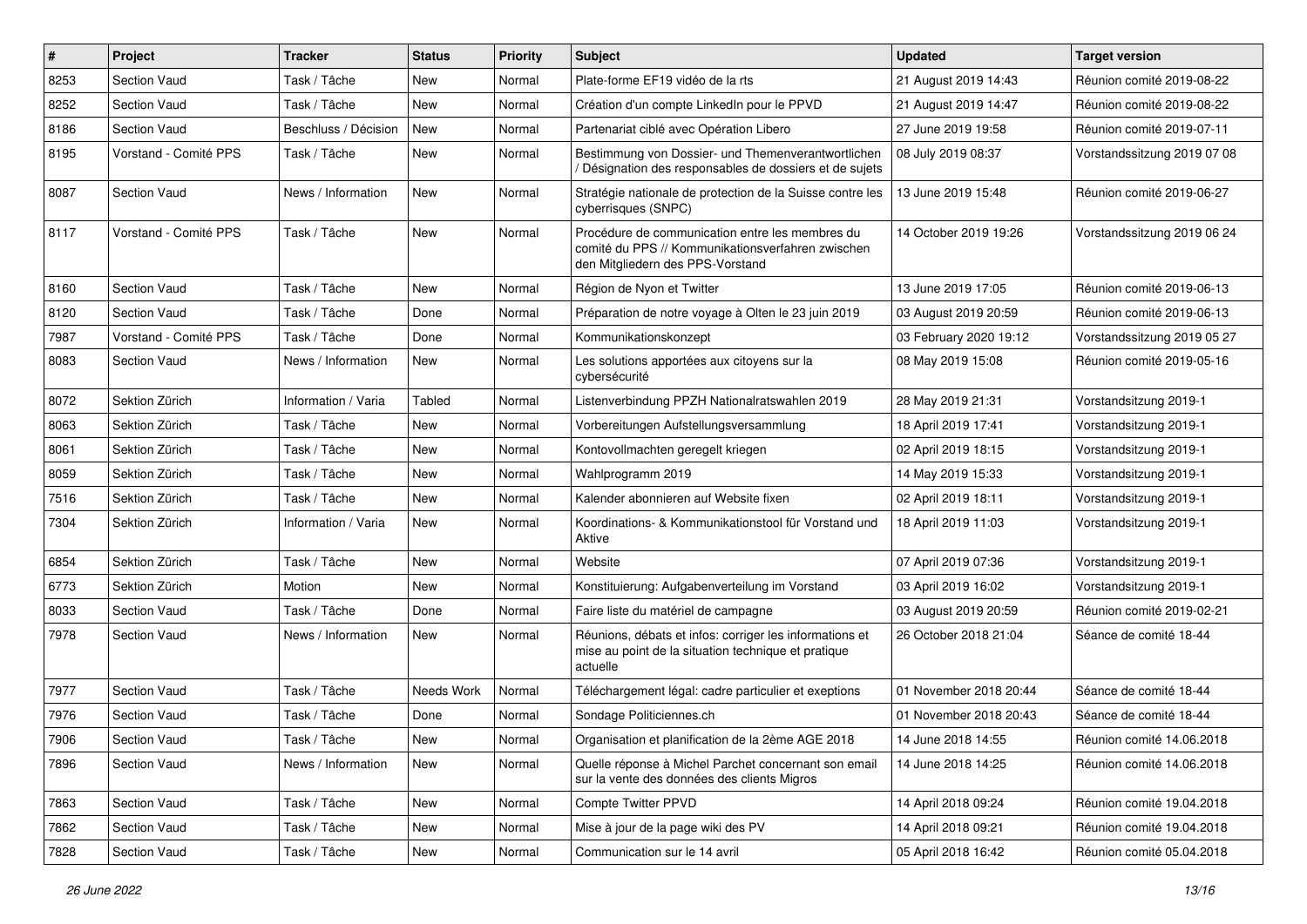| $\vert$ # | <b>Project</b>      | <b>Tracker</b>       | <b>Status</b> | <b>Priority</b> | <b>Subject</b>                                                                           | <b>Updated</b>          | <b>Target version</b>                   |
|-----------|---------------------|----------------------|---------------|-----------------|------------------------------------------------------------------------------------------|-------------------------|-----------------------------------------|
| 7829      | Section Vaud        | Information / Varia  | <b>New</b>    | Normal          | Revoir la nomenclature des "versions cibles"                                             | 19 March 2018 16:11     | Réunion comité 22.03.2018               |
| 7825      | Section Vaud        | News / Information   | <b>New</b>    | Normal          | Liste de contact                                                                         | 17 March 2018 19:49     | Réunion comité 22.03.2018               |
| 7779      | <b>Section Vaud</b> | News / Information   | <b>New</b>    | Normal          | se réorganiser pour être plus efficace !                                                 | 08 February 2018 17:50  | Réunion comité 08.02.2018               |
| 7764      | <b>Section Vaud</b> | News / Information   | <b>New</b>    | Normal          | Renvoi de Thomas Moret                                                                   | 06 December 2017 02:16  | Réunion de comité - 08<br>novembre 2017 |
| 7763      | <b>Section Vaud</b> | News / Information   | <b>New</b>    | Normal          | Mise à jour des dates de réunion du comité                                               | 06 November 2017 22:39  | Réunion de comité - 08<br>novembre 2017 |
| 7522      | Section Vaud        | Task / Tâche         | <b>New</b>    | Normal          | Les modalités éléctorales 2017                                                           | 22 October 2016 13:43   | Réunion de Comité - 20.10.2016          |
| 7521      | Section Vaud        | Task / Tâche         | <b>New</b>    | Normal          | Création d'une newsletter et appel à la candidature<br>Election cantonale                | 22 October 2016 13:37   | Réunion de Comité - 20.10.2016          |
| 7518      | Section Vaud        | News / Information   | <b>New</b>    | Normal          | Correction des montants de cotisations sur le site web                                   | 22 October 2016 15:57   | Réunion de Comité - 20.10.2016          |
| 7505      | Section Vaud        | Task / Tâche         | <b>New</b>    | Normal          | Recherche de la salle pour le 8 décembre                                                 | 06 October 2016 22:17   | Réunion de Comité - 20.10.2016          |
| 7500      | Section Vaud        | Task / Tâche         | <b>New</b>    | Normal          | Création d'un programme de communication vaudois                                         | 04 October 2016 17:54   | Réunion de Comité - 6.10.2016           |
| 7499      | <b>Section Vaud</b> | Task / Tâche         | <b>New</b>    | Normal          | Mise à jour logiciel du site web                                                         | 04 October 2016 17:50   | Réunion de Comité - 6.10.2016           |
| 7498      | Section Vaud        | Task / Tâche         | <b>New</b>    | Normal          | Mise au propre du programme vaudois                                                      | 04 October 2016 17:45   | Réunion de Comité - 6.10.2016           |
| 7497      | Section Vaud        | Task / Tâche         | <b>New</b>    | Normal          | Mise à jour du calendrier du site web                                                    | 04 October 2016 17:42   | Réunion de Comité - 6.10.2016           |
| 7491      | Section Vaud        | Task / Tâche         | New           | Normal          | Comité de campagne élections cantonales 2017                                             | 22 September 2016 21:53 | Réunion de Comité - 6.10.2016           |
| 7463      | Section Vaud        | Task / Tâche         | Done          | Normal          | Conférence-débats 2e partie 2016                                                         | 19 April 2019 15:11     | Réunion de Comité - 6.10.2016           |
| 7468      | Section Vaud        | Task / Tâche         | Done          | Normal          | Elections communales 2016 et EF 2015 - finances<br>factures ouvertes - point de sitation | 19 April 2019 15:10     | Réunion de Comité - 25.08.2016          |
| 7467      | <b>Section Vaud</b> | Task / Tâche         | Done          | Normal          | Formation média                                                                          | 13 June 2019 15:54      | Réunion de Comité - 25.08.2016          |
| 7466      | Section Vaud        | Task / Tâche         | Done          | Normal          | Préparation Elections cantonales - désignation de<br>candidats - alliance - etc          | 13 June 2019 15:54      | Réunion de Comité - 25.08.2016          |
| 7462      | <b>Section Vaud</b> | Task / Tâche         | Done          | Normal          | Camnpagne Référendum LRens                                                               | 16 May 2019 16:35       | Réunion de Comité - 25.08.2016          |
| 7381      | Section Vaud        | Task / Tâche         | New           | Normal          | Mise en place d'un outil de sondage                                                      | 09 July 2016 09:42      | Réunion de comité - 14 juillet<br>2016  |
| 7363      | Section Vaud        | Task / Tâche         | New           | Normal          | Modifications des statuts pour la banque                                                 | 25 June 2016 16:55      | Réunion du comité - 2 juillet<br>2016   |
| 7270      | <b>Section Vaud</b> | Task / Tâche         | Done          | Normal          | Rédaction et diffusion de la newsletter du PPVD pour le<br>mois d'avril                  | 20 April 2016 09:19     | Réunion de comité - 28 avril<br>2016    |
| 7269      | <b>Section Vaud</b> | Task / Tâche         | Done          | Normal          | Travaux sur la vision pirate du développement<br>communal                                | 07 May 2018 13:02       | Réunion de comité - 28 avril<br>2016    |
| 7196      | <b>Section Vaud</b> | Beschluss / Décision | <b>New</b>    | Normal          | Convocation d'une assemblée générale extraordinnaire                                     | 11 March 2016 14:04     | Réunion de comité - 28 avril<br>2016    |
| 7195      | <b>Section Vaud</b> | Task / Tâche         | Done          | Normal          | Révision de statuts du PPVD                                                              | 03 August 2019 09:48    | Réunion de comité - 28 avril<br>2016    |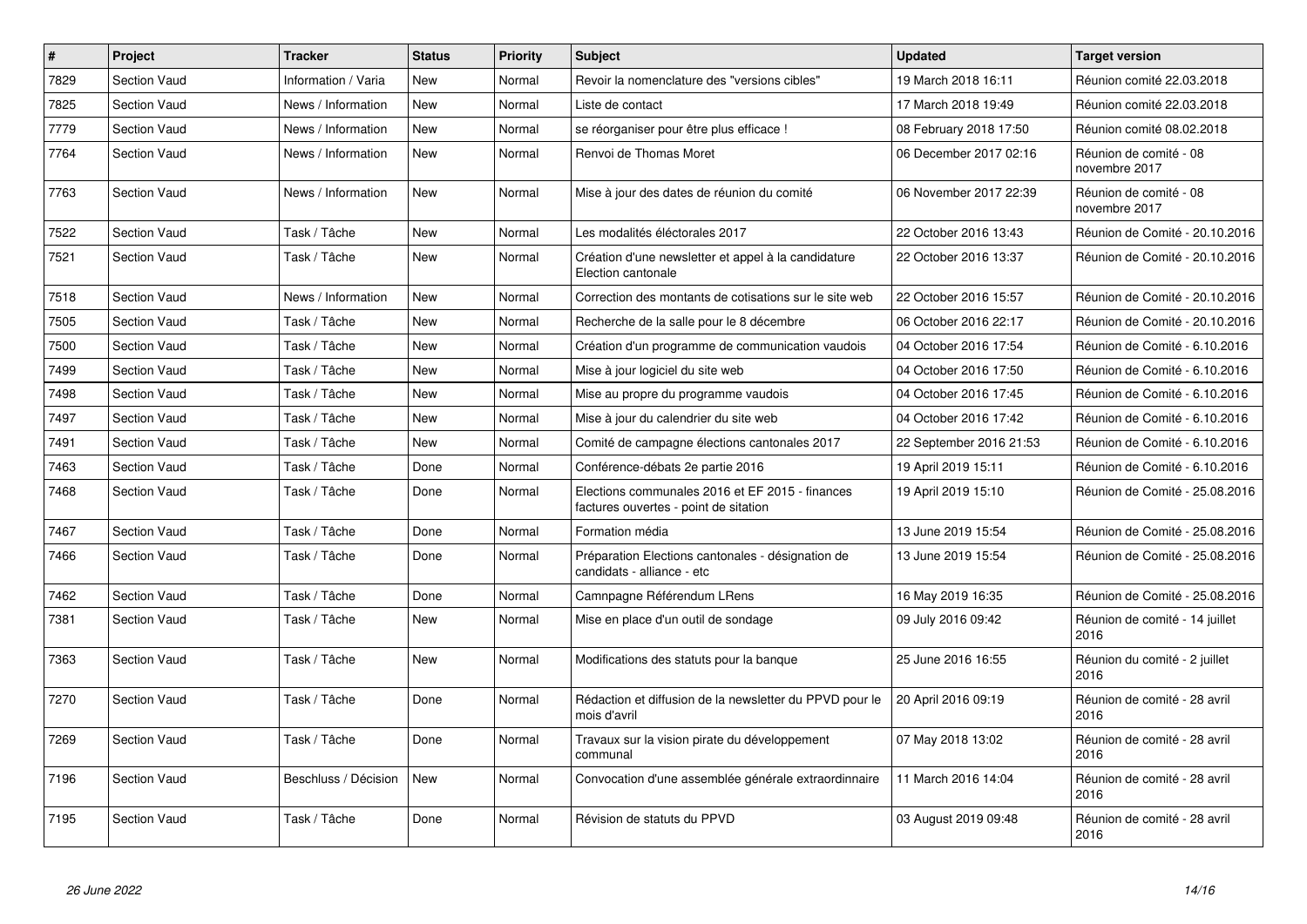| $\#$ | Project                                   | <b>Tracker</b>      | <b>Status</b>     | <b>Priority</b> | <b>Subject</b>                                                                                    | <b>Updated</b>          | <b>Target version</b>                |
|------|-------------------------------------------|---------------------|-------------------|-----------------|---------------------------------------------------------------------------------------------------|-------------------------|--------------------------------------|
| 7160 | <b>Section Vaud</b>                       | Information / Varia | Tabled            | Normal          | Retour sur la réunion e débriefing de la RTS -<br>Campagne EF2016                                 | 03 August 2019 09:47    | Réunion de comité - 28 avril<br>2016 |
| 7264 | <b>Section Vaud</b>                       | Task / Tâche        | Done              | Normal          | Tri des propositions par collectivité impactée                                                    | 15 April 2016 15:30     | Réunion de comité - 14 avril<br>2016 |
| 7262 | <b>Section Vaud</b>                       | Task / Tâche        | Done              | Normal          | Révision du programme du PPVD                                                                     | 07 May 2018 13:02       | Réunion de comité - 14 avril<br>2016 |
| 7236 | <b>Section Vaud</b>                       | Task / Tâche        | Done              | Normal          | Organisation de la campagne référendaire LSCPT                                                    | 07 May 2018 12:58       | Réunion de comité - 31 mars<br>2016  |
| 7140 | <b>Section Vaud</b>                       | Task / Tâche        | Done              | Normal          | Approbation et signature du PV de l'AG par les<br>membres du comité ainsi que les statuts du PPVD | 08 September 2019 06:41 | Réunion de comité - 31 mars<br>2016  |
| 6850 | Sektion Zürich                            | Task / Tâche        | New               | Normal          | Fundraising                                                                                       | 27 August 2015 18:40    | Vorstandssitzung 2015-08-27          |
| 6778 | Sektion Zürich                            | Task / Tâche        | New               | Normal          | Wahlkampf-Wissen im Wiki festhalten                                                               | 22 April 2015 18:29     | Vorstandssitzung 2015-04-22          |
| 6455 | Sektion St. Gallen und beide<br>Appenzell | Motion              | <b>New</b>        | Normal          | Strategie: Stadt zuerst stärken?                                                                  | 30 July 2014 15:29      | Vorstand 2014-07-30                  |
| 6454 | Sektion St. Gallen und beide<br>Appenzell | Todo / A Faire      | <b>New</b>        | Normal          | Überwacht die Überwacher                                                                          | 30 July 2014 15:31      | Vorstand 2014-07-30                  |
| 6411 | Sektion St. Gallen und beide<br>Appenzell | Todo / A Faire      | <b>New</b>        | Normal          | Postadresse zu mir                                                                                | 30 July 2014 15:32      | Vorstand 2014-07-30                  |
| 6324 | Sektion St. Gallen und beide<br>Appenzell | Todo / A Faire      | <b>New</b>        | Normal          | Steuererklärung 2013                                                                              | 30 July 2014 15:35      | Vorstand 2014-07-30                  |
| 5699 | Sektion St. Gallen und beide<br>Appenzell | Todo / A Faire      | Needs Work        | Normal          | Krypto-Party                                                                                      | 30 July 2014 15:32      | Vorstand 2014-07-30                  |
| 5512 | Sektion Wallis / section<br>valaisan      | Motion              | New               | Normal          | CryptoParty                                                                                       | 06 April 2014 23:43     | 20140414 Mumblemeeting               |
| 5787 | Bezirkssektion Winterthur                 | Task / Tâche        | <b>New</b>        | Normal          | Sparen 14 durchsehen                                                                              | 04 September 2013 20:19 | Parley 19                            |
| 5715 | Bezirkssektion Winterthur                 | Motion              | New               | Normal          | Unterstützung Verein FamilienStärken                                                              | 19 August 2013 16:38    | Parley 19                            |
| 5347 | Bezirkssektion Winterthur                 | Task / Tâche        | New               | Normal          | Unverschuldet abgewählt                                                                           | 08 June 2013 15:45      | Parley 17 (13.6.2013)                |
| 5346 | Bezirkssektion Winterthur                 | Task / Tâche        | New               | Normal          | Holidi                                                                                            | 08 June 2013 15:47      | Parley 17 (13.6.2013)                |
| 5227 | <b>Bezirkssektion Winterthur</b>          | Task / Tâche        | <b>New</b>        | Normal          | Gesamtkostenrechnung Neuhegi                                                                      | 15 May 2013 20:53       | Parley 16 (6.6.2013)                 |
| 4370 | Bezirkssektion Winterthur                 | Task / Tâche        | Needs Work        | Normal          | SalZH kriegt Subventionen                                                                         | 07 April 2013 15:42     | Parley 15 (2.5.2013)                 |
| 4362 | <b>Bezirkssektion Winterthur</b>          | Task / Tâche        | Needs Work        | Normal          | Willkür im Baubewilligungsverfahren                                                               | 07 April 2013 15:42     | Parley 15 (2.5.2013)                 |
| 4200 | Bezirkssektion Winterthur                 | Task / Tâche        | Needs Work        | Normal          | Vorstoss Transparenz in der WoV                                                                   | 07 April 2013 15:41     | Parley 15 (2.5.2013)                 |
| 4064 | Bezirkssektion Winterthur                 | Task / Tâche        | Needs<br>Feedback | Normal          | Liquid Feedback für die Stadt Winterthur                                                          | 07 April 2013 15:34     | Parley 15 (2.5.2013)                 |
| 2800 | Bezirkssektion Winterthur                 | Task / Tâche        | Done              | Low             | Vorstoss: Verantwortung im Polizeiberuf                                                           | 04 May 2013 22:59       | Parley 3                             |
| 3865 | <b>Bezirkssektion Winterthur</b>          | Task / Tâche        | Needs Work        | Low             | Rote Parkplätze in der Altstadt                                                                   | 02 May 2013 22:36       | Parley 11                            |
| 3716 | Bezirkssektion Winterthur                 | Task / Tâche        | Needs Work        | Low             | Frauenparkplätze                                                                                  | 21 April 2013 00:00     | Parley 11                            |